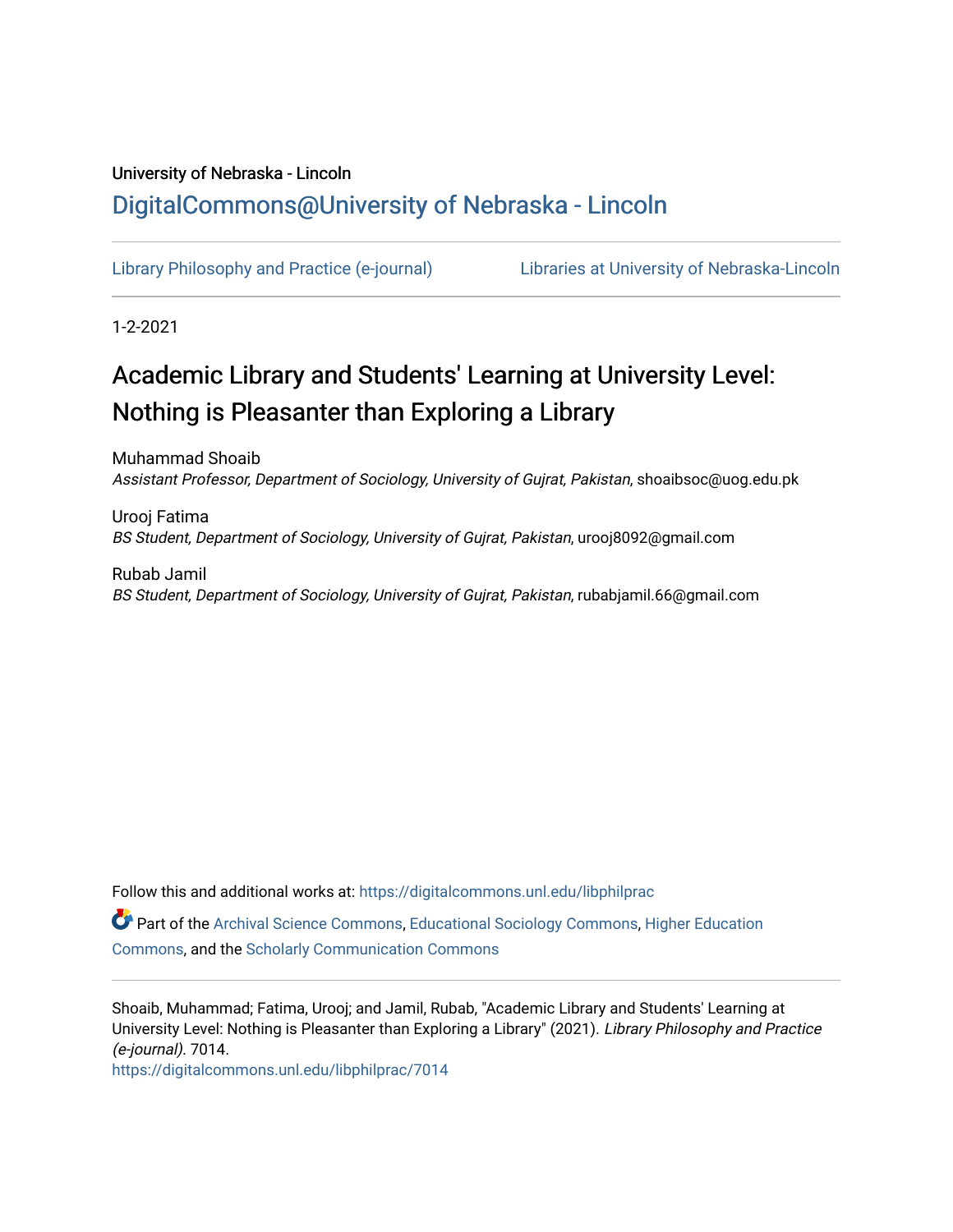### **Academic Library and Students' Learning at University Level: Nothing is Pleasanter than Exploring a Library**

*Muhammad Shoaib<sup>1</sup> , Urooj Fatima, and Rubab Jamil*

Department of Sociology, University of Gujrat, Pakistan

#### **ABSTRACT**

*This study has been aligned to examine the effect of the role of the academic library on students' learning at the university level. The administration of academic libraries has been found to facilitate university students in the global south and global north. For this study, a cross-sectional survey has been conducted at the Hafiz Hayat Campus, University of Gujrat, Pakistan. A sample of 131 BS program students has been sampled from the Department of Sociology and Psychology. A total of 120 students have participated in the survey. A well-structured questionnaire has been used as a tool of data collection to measure the response of the students consisting of sections including identification, the sociodemographic, role of the academic library, and student learning. Descriptive statistics, Pearson correlation, and multiple regression analysis have been employed to draw results and conclusions. The study finding indicates that the role of the academic library has a favorable significant effect on students learning at the university level. The study also points out that the academic library has been playing a vital role to facilitate university students. The study concludes that study spaces and library catalog facilities have favorable effects on students' learning at the university level by controlling the age of students.* 

**Keywords:** Academic Library, Study Space, Library Services, Students' Learning, Critical Thinking, University Students

#### **INTRODUCTION**

It has been observed that university libraries are facilitating students for academic activities (Ihejirika et al., 2021; Wilkinson and Breneman, 2020). The academic learning of students has been based on a collection of print material and online available resources (Adams, 2020). However, several studies used different indicators of the role of the academic library including a collection of print material (Stearns et al., 2020), online available resources (Adams, 2020; Herie, 2005), library services (Tubulingane, 2021), study spaces (Adeyemi, 2021), and library catalogs facilities (Ayık and Yılmaz, 2021). In the same fashion, several other interlinked factors have also been studied to support academic libraries and learning among university students for their purpose of academic activities (Ullah and Shoaib, 2021;

<sup>&</sup>lt;sup>1</sup> Corresponding Author: Dr. Muhammad Shoaib, Assistant Professor, Department of Sociology, University of Gujrat, Gujrat, Pakistan. Email: [shoaibsoc@uog.edu.pk](mailto:shoaibsoc@uog.edu.pk)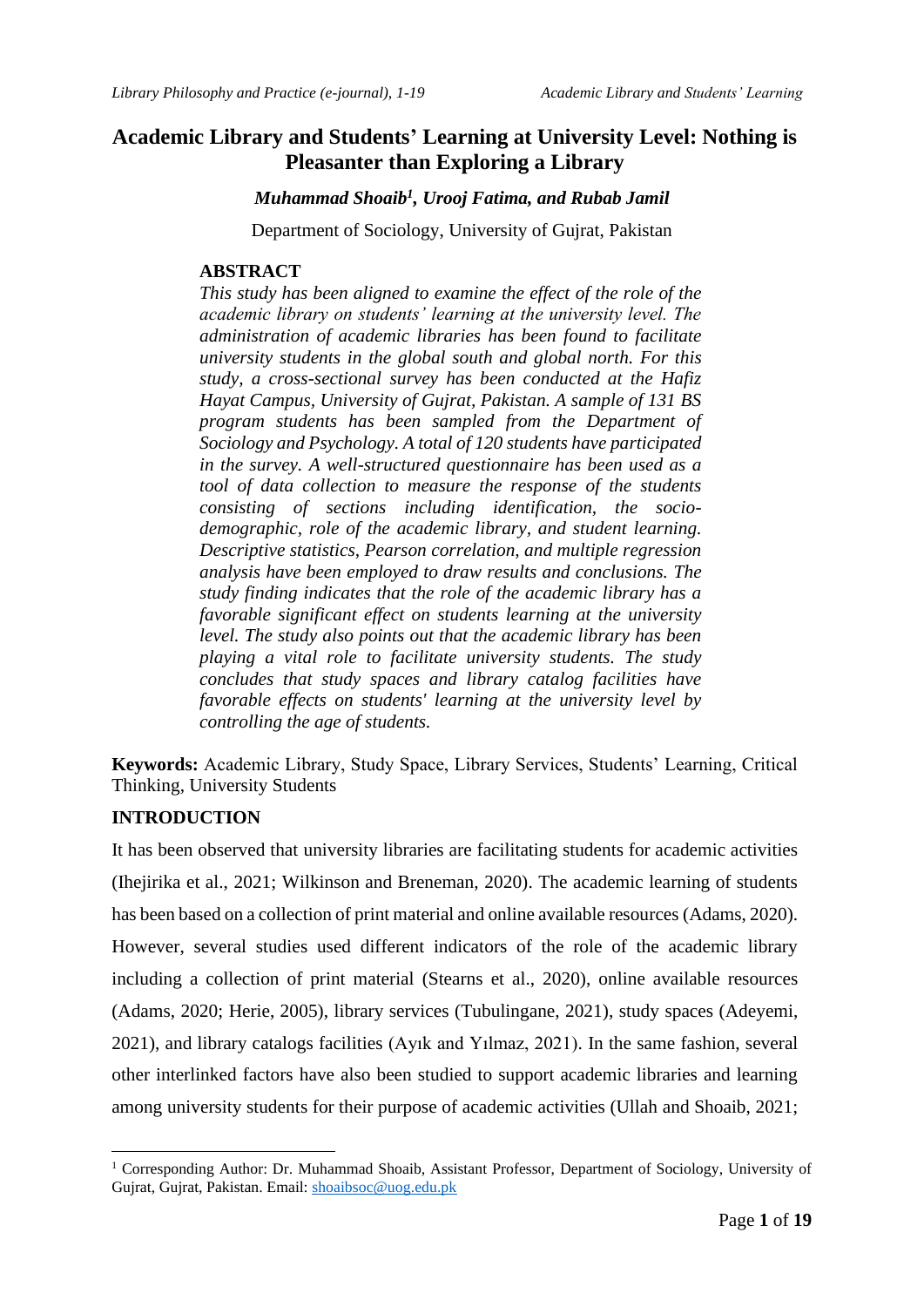Shoaib, 2021). It has been observed that libraries have physical resources as well as online databases (Shoaib et al., 2021g; Shoaib et al., 2021f; Ali et al., 2021c). Similarly, academic libraries have also to compile print and online resources to facilitate the students for their academic activity (Ahmad et al., 2021c; Ahmad et al., 2021b). However, in Pakistan print material along with other digital databases has also been practiced in academic libraries (Shoaib et al., 2021g). These libraries provide print material to library users for their academic purpose (Ahmad et al., 2021c). Academic libraries collect these print resources on their databases and also provide them as per the demand of the students (Gaetjens, 2020). It is worth mentioning to state that libraries have online resources as well as online databases (Shoaib et al., 2021g; Ali et al., 2021c). Similarly, academic libraries have also provided online journals and online resources to facilitate the students for their academic activities (Shoaib et al., 2021h; Palmer, 2021).

In Pakistan, academic libraries provide required periodicals along with other digital databases to library patrons (Shoaib et al., 2021g). These libraries also provide online catalogs facilities to library users for their academic purpose. The empirical evidence provides insight that libraries provide students with circulation services (Jansen, 2021; Shoaib et al., 2021b; Shoaib et al., 2021a). Similarly, academic libraries have also to compile photocopying services and preorder the missing books to facilitate the students for academic activity (Ali et al., 2021b; Ali et al., 2021a). However, libraries facilitate to students with reading material on students demand along with other digital databases has also been practiced in academic libraries (Ahmad et al., 2021c; Ahmad et al., 2021b; Ahmad et al., 2021a; Abdullah and Shoaib, 2021; Shoaib et al., 2020). The crux of the study shows that libraries promote gender study spaces to students for academic learning (Shoaib, 2021). Similarly, academic libraries have also been allowed to study during office hours for the students for their academic activities. However, academic libraries facilitate students' distraction-free spaces. These libraries provide a comfortable zone to students for their academic purpose (Ali et al., 2021b). However, in Pakistan libraries facilitate the students with the facility of catalog to library users for their academic purpose (Ho, 2020; Edmunds and Enriquez, 2020). Hence, this study has been aligned to examine the effect of the role of the academic library on students learning at the university level.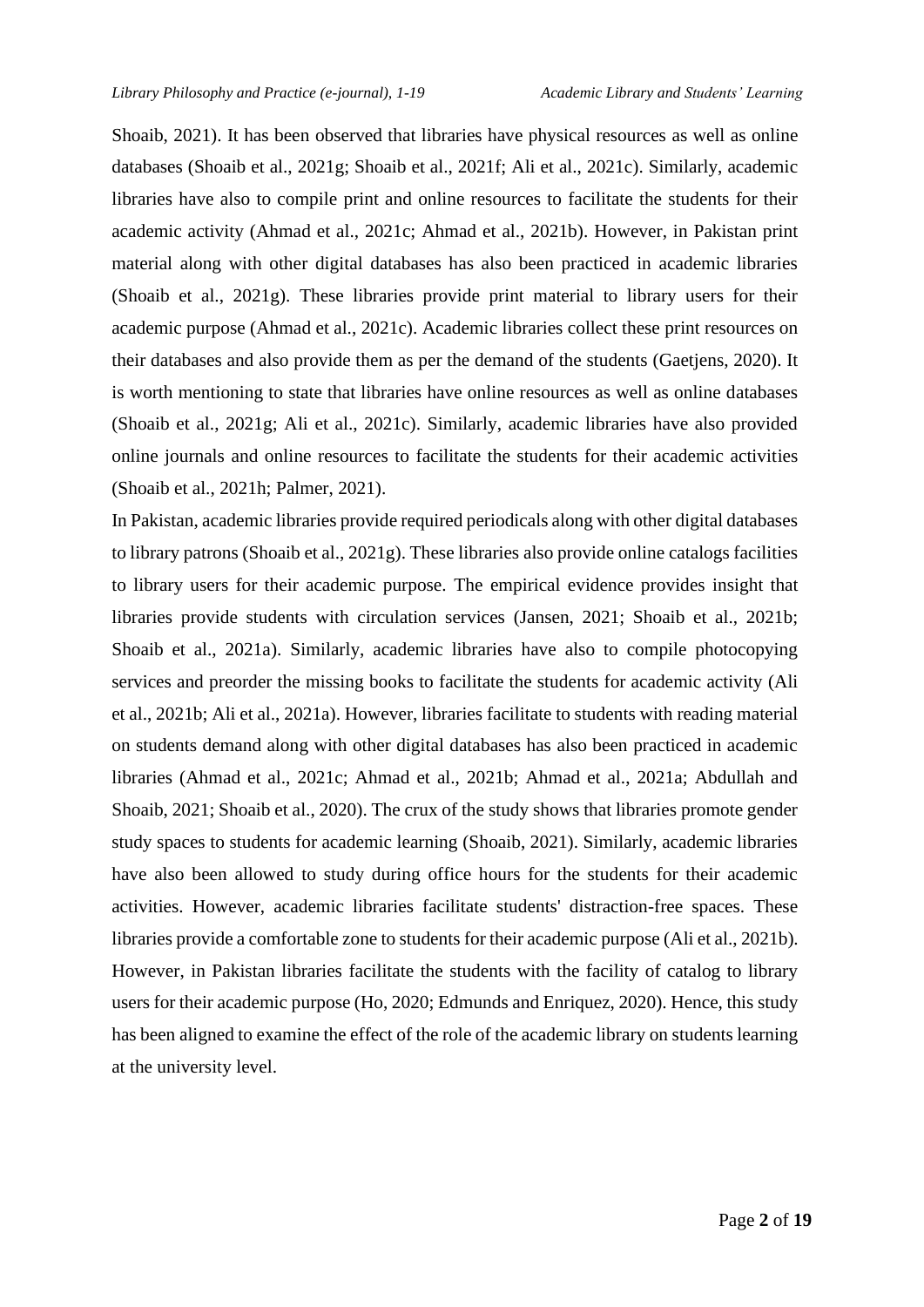#### **PUBLISHED LITERATURE**

The empirical review consists of different available researches in peer-review journals that showed that academic libraries are facilitating students at the university level (Tubulingane, 2021; Odonnell and Anderson, 2021; Nance, 2021). The empirical shreds on the role of academic library and several studies have also been conducted to analyze students learning following different domains including qualitative and quantitative analysis (Regehr and Goel, 2020; Gould and Brett, 2020; Bao, 2020; Azonobi et al., 2020). It is pertinent to mention here that the role of student learning has favorable effects on critical thinking, civic engagement, browsing of data, and sessional work (Ahmad et al., 2021b; Shoaib et al., 2020; Shoaib and Ullah, 2019). A huge body of literature has been available using the contents on the role of the academic library (Ali et al., 2021b)**,** collection of print material (Shoaib et al., 2021f), online resources (Shoaib et al., 2021g), library services (Ali et al., 2022), study spaces (Shoaib et al., 2021f), library catalog (Ali et al., 2021c), student learning (Shoaib and Ullah, 2021a; Shoaib and Ullah, 2019)**,** critical thinking**,** civic engagement**,** browsing of data, and sessional work (Shoaib et al., 2021a; Ali et al., 2021b).

The study finding of Shoaib et al. (2021f) pointed out that the collection of print material is more beneficial for students. Similarly, the result of Ali et al. (2021b) revealed that the academic library provides books to students. However, the key findings of Shoaib et al. (2021g) depict that the library provides new arrival displays. In the same fashion, the main argument of the study of Gaetjens (2020) in the library facilitates students to provide articles. In the same way, the main idea presented Perkins (2020) commissioned that the periodicals are available at the academic library. The study finding of Shoaib et al. (2021g) point out that the library provides students with online books**.** However, the result of Ali et al. (2021c) reveals that libraries facilitate to provide online journals. Similarly, the key findings of Crawford et al. (2020) depict that the library provides students with required online periodicals**.** in the same way, the main argument of the study of Adeoye et al. (2020) points out that the university library facilitates referencing resources**.** In the same fashion, the main idea presented by Adams (2020) commission library provides online study material to the students**.** Therefore, the overall conclusion of Ayık and Yılmaz (2021) pointed out that libraries have an online catalog facility.

The study finding of Leest and Wolbers (2021) pointed out that critical thinking promotes academic improvement among students. However, the result of the study revealed that critical thinking is crucial for self-reflection (Singh, 2019; Al‐Fadhli and Khalfan, 2009). Similarly,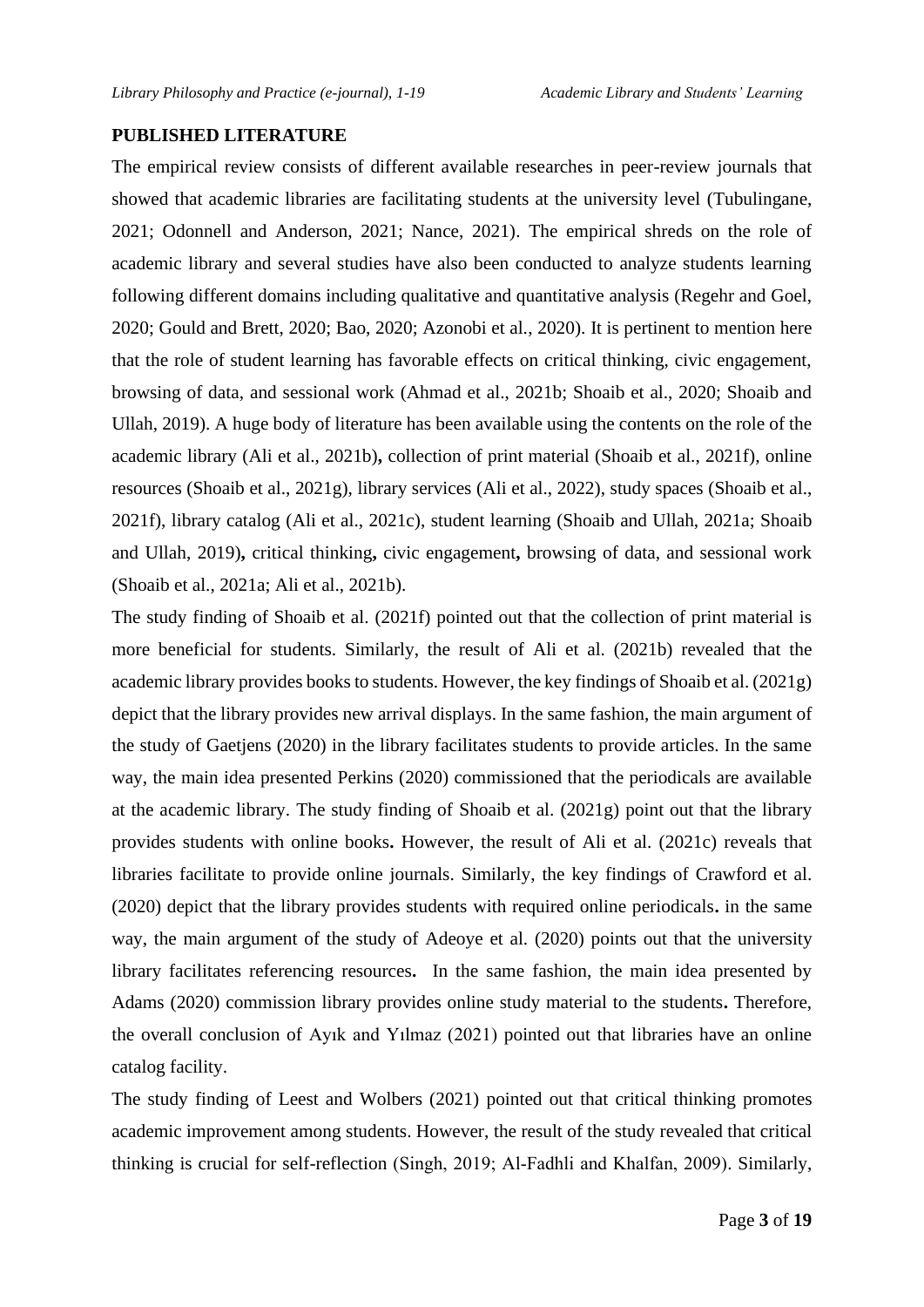the key findings of the study depict that critical thinking explores possibilities (Al‐Fadhli and Khalfan, 2009). In the same fashion, the main argument of the study of Kim (2020) in critical thinking helps to cultivate higher-order skills. In the same fashion, the main idea presented by Hall et al. (2021) is to explore alternatives with critical thinking. Therefore, the overall conclusion of Shoaib, Iqbal, and Tahira (2021) pointed out that student makes a better judgment (Shoaib et al., 2021d; Shoaib et al., 2021c). It is pertinent to mention here that different researches have been conducted using different study design including qualitative and quantities to draw results and conclusions (Shoaib and Ullah, 2021b; Shoaib et al., 2021e; Shoaib and Abdullah, 2021; Shoaib, 2021; Naseer et al., 2021b; Naseer et al., 2021a; Shoaib et al., 2013; Anwar et al., 2013; Shoaib and Shah, 2012; Shoaib et al., 2012c; Shoaib et al., 2012b; Shoaib et al., 2012a; Shoaib et al., 2011c; Shoaib et al., 2011b; Shoaib et al., 2011a). This study has been aligned to employ quantitative study design. The study finding of Shoaib (2021) pointed out that students engaged themselves in sports activities. However, the result of Shoaib and Abdullah (2020) revealed that students participate in daily activities. Similarly, the key findings of Shoaib (2021) depict that students worked as a volunteer at a university. In the same way, the main argument of the study of Shoaib and Abdullah (2021) support that students create assignment regarding their social work. In the same fashion, the main idea presented by Shoaib and Ullah (2021a) is that students participate in extra circular activities. Therefore, the overall conclusion of Shoaib (2021) pointed out that students are a member of different libraryoriented societies for smooth learning activities.

#### **THE DATA AND METHODS**

**Study Design:** This research used a quantitative study design in nature to conduct study. It is pertinent to mention here that the nature of this research is quantitative further the sample size is more than 30. This study has used different variables including dependent and independent variables based on the research objective. Moreover, a cross-sectional survey has been conducted.

**The population of the Study:** The population of the study has consisted of the enrolled studied in a different program of studies at the Hafiz Hayat Campus, University of Gujrat. Thus the population of the study has been considered based on the enrolled student at the BS (4 years) program. The target population for the study has been based on the enrolled students of BS Sociology and Psychology. The unit of analysis for the study has been following on criteria;

- Enrolled in BS (4years) program
- Females and males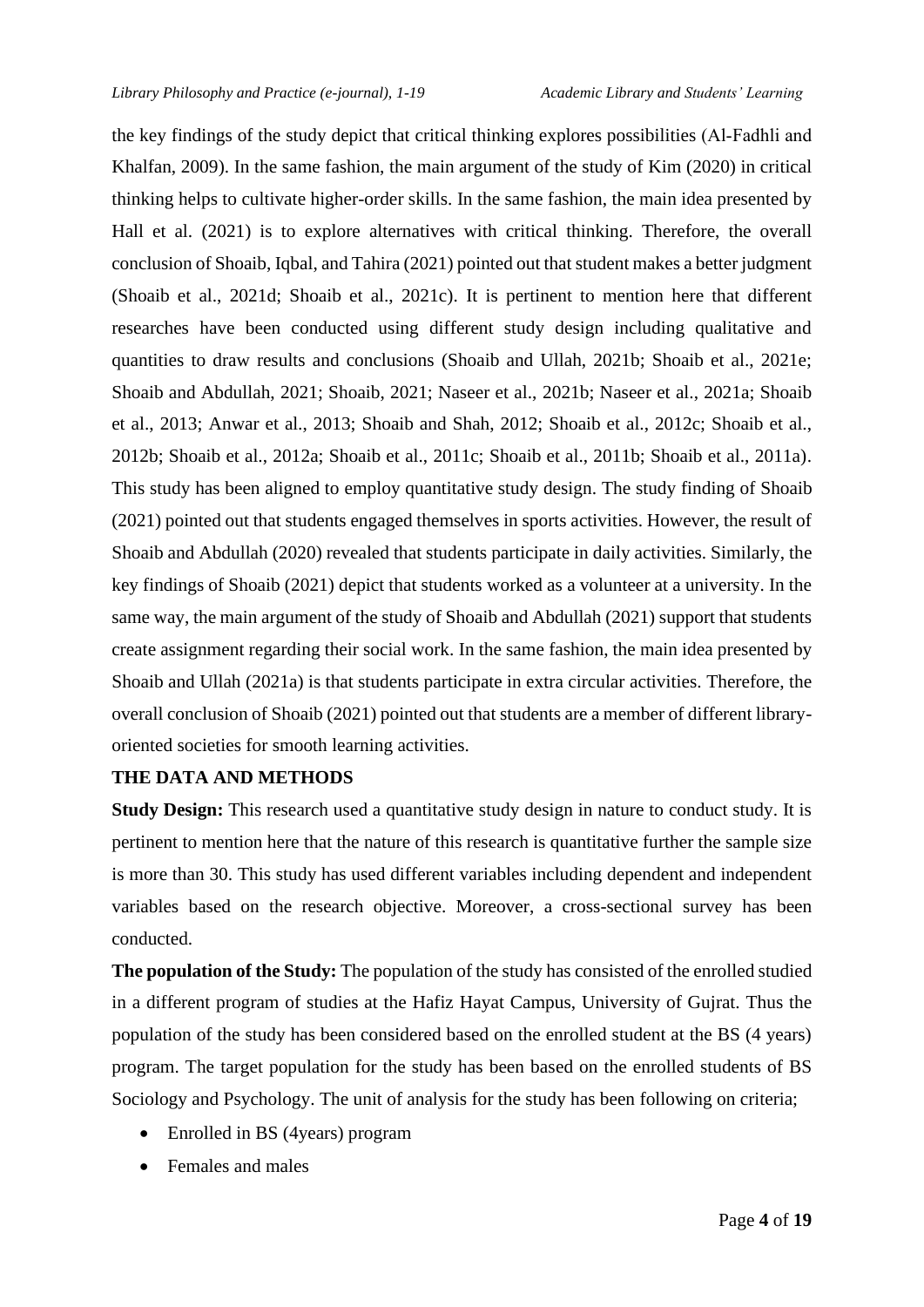- Semester 1<sup>st</sup>, 3rd, 5<sup>th</sup>, and 7<sup>th</sup>
- Department of Sociology and Psychology
- Student of Hafiz Hayat campus

A complete list of students has been collected from Sociology and Psychology. This semester has been taken from the BS  $1<sup>st</sup>$ ,  $3<sup>rd</sup>$ ,  $5<sup>th</sup>$ , and  $7<sup>th</sup>$  semesters.

**Sampling Design:** Proportionate random sampling technique has been opted to draw a representative sample from the target population of the study (i.e. Sociology and Psychology). The sample size has been calculated by using Yamane (1967) sample calculation formula;

$$
n=N/1+N(e)^2
$$

Here, n is equal to sample size and N is equal to a total unit of the study and e is equal to the margin of error.

N=195  
\n
$$
e= 0.05
$$
  
\nTherefore, n= 195/1+195(0.05)<sup>2</sup>  
\nn= 131.09  
\nSay 131

The sample size has been proportionally allocated to the department and semester of the students.

**Technique and Tool of Data Collection:** A cross-sessional survey has been conducted to collect the data. A well-structured questionnaire has been used as a tool of data collection to measure the response of the students. The tool has been consisting of sections including identification, the socio-demographic, role of the academic library, and student learning (*See Appendix A*).

**Pre-testing:** A pre-testing from 25 students has been done to check the reliability of the tool of data collection. After pre-testing the tool has been finalized for final data collection.

| Sr.<br>No. | Variable Name                        | Code        | Items No. | Cronbach's<br>Alpha |
|------------|--------------------------------------|-------------|-----------|---------------------|
|            | <b>Collection of Print Material</b>  | <b>COPM</b> | 6         | .701                |
| 2          | <b>Online Available Resources</b>    | <b>ONAR</b> | 6         | .800                |
| 3          | <b>Library Services</b>              | <b>LISE</b> | 6         | .704                |
| 4          | <b>Study Spaces</b>                  | <b>STSP</b> | 6         | .703                |
|            | <b>Library Catalogues Facilities</b> | <b>LICF</b> | 6         | .787                |
| 6          | <b>Critical Thinking</b>             | <b>CRTH</b> | 6         | .864                |
|            | Civic Engagement                     | <b>CIEN</b> | 6         | .826                |
| 8          | <b>Browsing of Data</b>              | <b>BROD</b> |           | .748                |

Table 1 *Reliability Statistical Test of the Variables*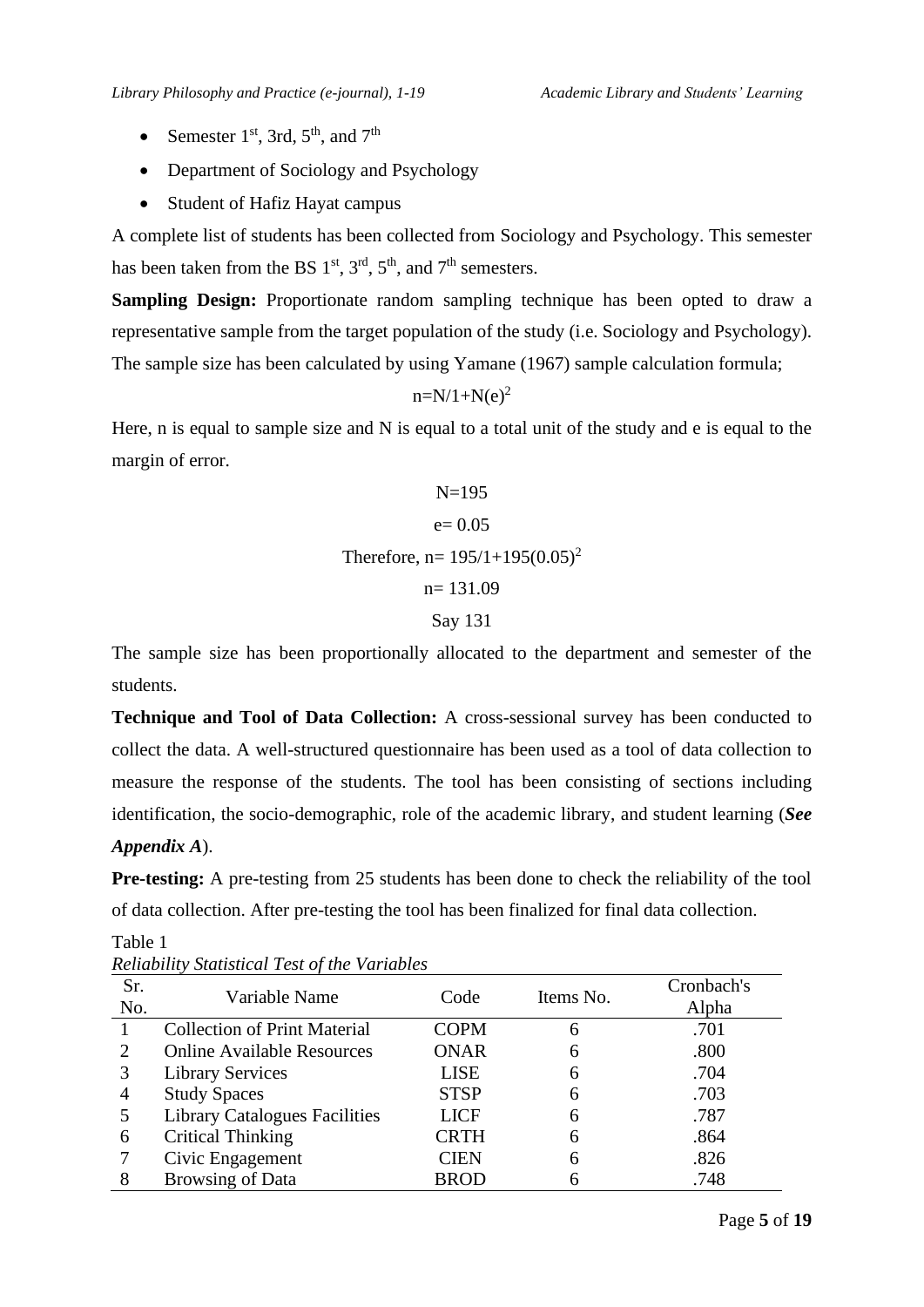An attitudinal scale of (dis)agreement has been developed to measure the response of students. The response was measured as 1, 2, 3, and 4 starting from strongly disagree to strongly agree. **Data Collection and Response Rate:** The data has been collected from a student of Hafiz Hayat Campus, University of Gujrat. We visited the classes and departments of the students and collected by distributing the questionnaire to the students at their relevant department and collected on the same day. The response rate has been very good. The sample size has been calculated as 131 students. However, the actual sample size has been taken as 120. A total number of 11 students have not been provided the data out of 131, 3 students have been absent from their class by visiting more than 2 times, and 4 other of the students partially filled the questionnaire. The response rate for this study is 92 percent.

#### **THE RESULTS**

The primary data analysis presented in Table 2 points out that 35.8 percent of the students are enrolled in the 5<sup>th</sup> semester. Similarly, tabulated data also described that 33.3 percent of the students are also engaged in  $1<sup>st</sup>$  semester for the study purpose. The primary data analysis describes that 53.3 percent of the students have 6 to 8 members. The next higher proportions of the family size of the students have been mentioned as 20 percent having up to 5 members. The analysis concluded that 10 percent of the students have 12 and above members. The primary data mention that 70.8 percent of the student's gender is female and only 29.2 percent belong to the gender category of male. It is concluded that the majority (70.8%) of the students are female enrolled in the university for study purposes. Similarly, the higher proportion of the students 60 percent of the students belong to a rural area. The lowest proportion of the students 40 percent belong to the urban area.

Table 2 also indicates the age of the students and illustrates that 57.7 percent of the student belong to the age (of 20-21 years). Similarly, the next higher proportion 29.1 percent of the student here the in years from (22-23 years). The analysis also reveals that there is only a smaller proportion of the students 2.5 percent who have the age of 24 and above here; the analysis concludes that to highest 57.7 of the students have the (20-21years). The data analysis points out that the higher proportion 55.0 percent of the students' monthly income is between 45000 and above Pakistani rupees. Similarly, tabulated data also described that 29.2 percent of the students' family income is up to 20000 rupees. The lowest proportion 05.8 percent of the student's family income is between 20001 to 35000 rupees. Similarly, the higher proportion of the students (58.3%) belongs to nuclear families. The lowest proportion of the students (05.0%) belongs to extended families.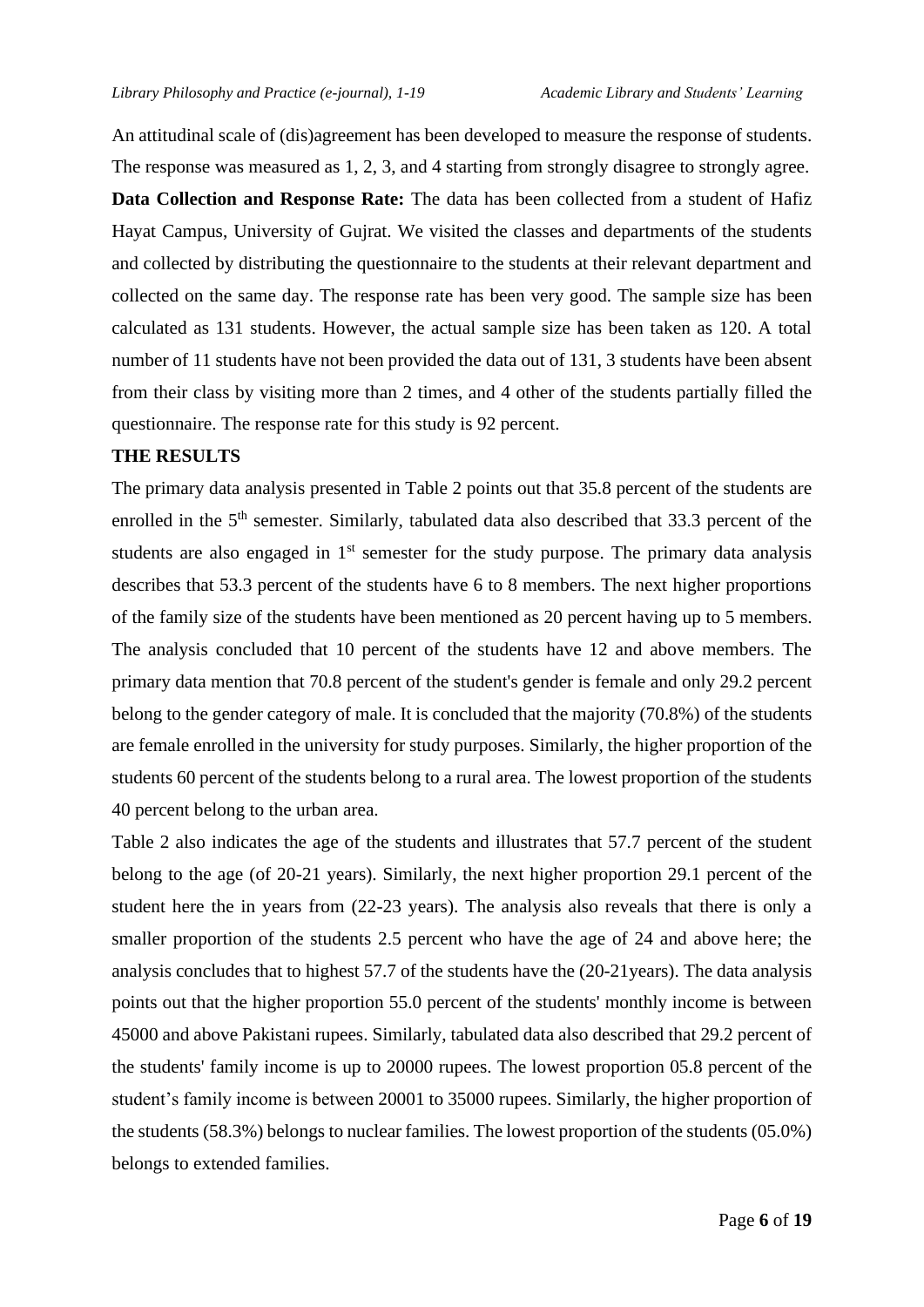| Semester                    |     | $\%$  | <b>Family Size</b>          |       | $\%$  |  |  |
|-----------------------------|-----|-------|-----------------------------|-------|-------|--|--|
| 1st Semester                | 06  | 05.0  | Up to $5$                   | 24    | 20    |  |  |
| 3rd Semester                | 40  | 33.3  | $6 - 8$                     | 64    | 53.3  |  |  |
| 5th Semester                | 43  | 35.8  | $9 - 11$                    | 20    | 16.6  |  |  |
| 7th Semester                | 31  | 25.8  | $11 +$                      | 12    | 10    |  |  |
| Total                       | 120 | 100.0 | Total                       | 120   | 100.0 |  |  |
| Gender of the Students      |     |       | Residential Area            |       |       |  |  |
| Male                        | 35  | 29.2  | Rural                       | 72    | 60    |  |  |
| Female                      | 85  | 70.8  | Urban                       | 48    | 40    |  |  |
| Total                       | 120 | 100.0 | Total                       | 120   | 100.0 |  |  |
| Age (Years) of the Students |     |       | Family Monthly Income (PKR) |       |       |  |  |
| 18-19                       | 13  | 10.8  | Up to 20000                 | 35    | 29.2  |  |  |
| $20 - 21$                   | 69  | 57.7  | 20001-35000                 | 07    | 05.8  |  |  |
| $22 - 23$                   | 35  | 29.1  | 35001-45000                 | 12    | 10.0  |  |  |
| 24 and above                | 03  | 2.5   | 45000+                      | 66    | 55.0  |  |  |
| Total                       | 120 | 100.0 | Total                       | 120   | 100.0 |  |  |
| <b>Family Type</b>          |     |       |                             |       |       |  |  |
| <b>Nuclear Family</b>       |     | 70    |                             | 58.3  |       |  |  |
| Joint Family                |     | 44    |                             | 36.7  |       |  |  |
| <b>Extended Family</b>      |     |       | 06                          | 05.0  |       |  |  |
| Total                       |     |       | 120                         | 100.0 |       |  |  |

#### Table 2

*Distribution of the Students by Their Socio-demographic Characteristics*

#### Table 3

*Descriptive Statistical Analysis of the Variables*

| Variables                            | Range | Min.     | Max. | Mean    | Std. Dev. | Var.    |
|--------------------------------------|-------|----------|------|---------|-----------|---------|
| Age (Years)                          | 6     | 18       | 24   | 20.96   | 1.312     | 1.721   |
| <b>Family Size</b>                   | 25    | $\theta$ | 25   | 6.66    | 4.107     | 16.865  |
| <b>Collection of Print Material</b>  | 18    | 6        | 24   | 17.2000 | 3.35967   | 11.287  |
| <b>Online Available Resources</b>    | 18    | 6        | 24   | 15.3333 | 3.75585   | 14.106  |
| <b>Library Services</b>              | 17    | 6        | 23   | 15.2417 | 2.99017   | 8.941   |
| <b>Study Spaces</b>                  | 17    | 7        | 24   | 17.5000 | 3.17024   | 10.050  |
| <b>Library Catalogues Facilities</b> | 18    | 6        | 24   | 16.6917 | 3.68005   | 13.543  |
| <b>Critical Thinking</b>             | 18    | 6        | 24   | 18.3333 | 3.97118   | 15.770  |
| Civic Engagement                     | 18    | 6        | 24   | 15.3083 | 4.35175   | 18.938  |
| Browsing of data                     | 18    | 6        | 24   | 17.9750 | 3.25773   | 10.613  |
| <b>Sessional Work</b>                | 18    | 6        | 24   | 19.3667 | 3.94699   | 15.579  |
| Role of Academic Library             | 75    | 38       | 113  | 81.9667 | 12.14612  | 147.528 |
| <b>Students Learning</b>             | 53    | 41       | 94   | 70.9833 | 10.52886  | 110.857 |

Table 3 illustrates the descriptive analysis of the variable. The analysis reveals that the variable age has 1.721 variances, 1.312 standard deviations, 20.96 means value, 24 maximum, 18 minimum, and 6 range values. Similarly, the analysis reveals that the variable family size has 16.865 variances, 4.107 standard deviations, 6.66 means value, 25 maximum, 0 minimum, and 25 range value. Likewise, the analysis reveals that the variable collection of print material has 11.287 variances, 3.35967 standard deviations, 17.2000 means value, 24 maximum, 6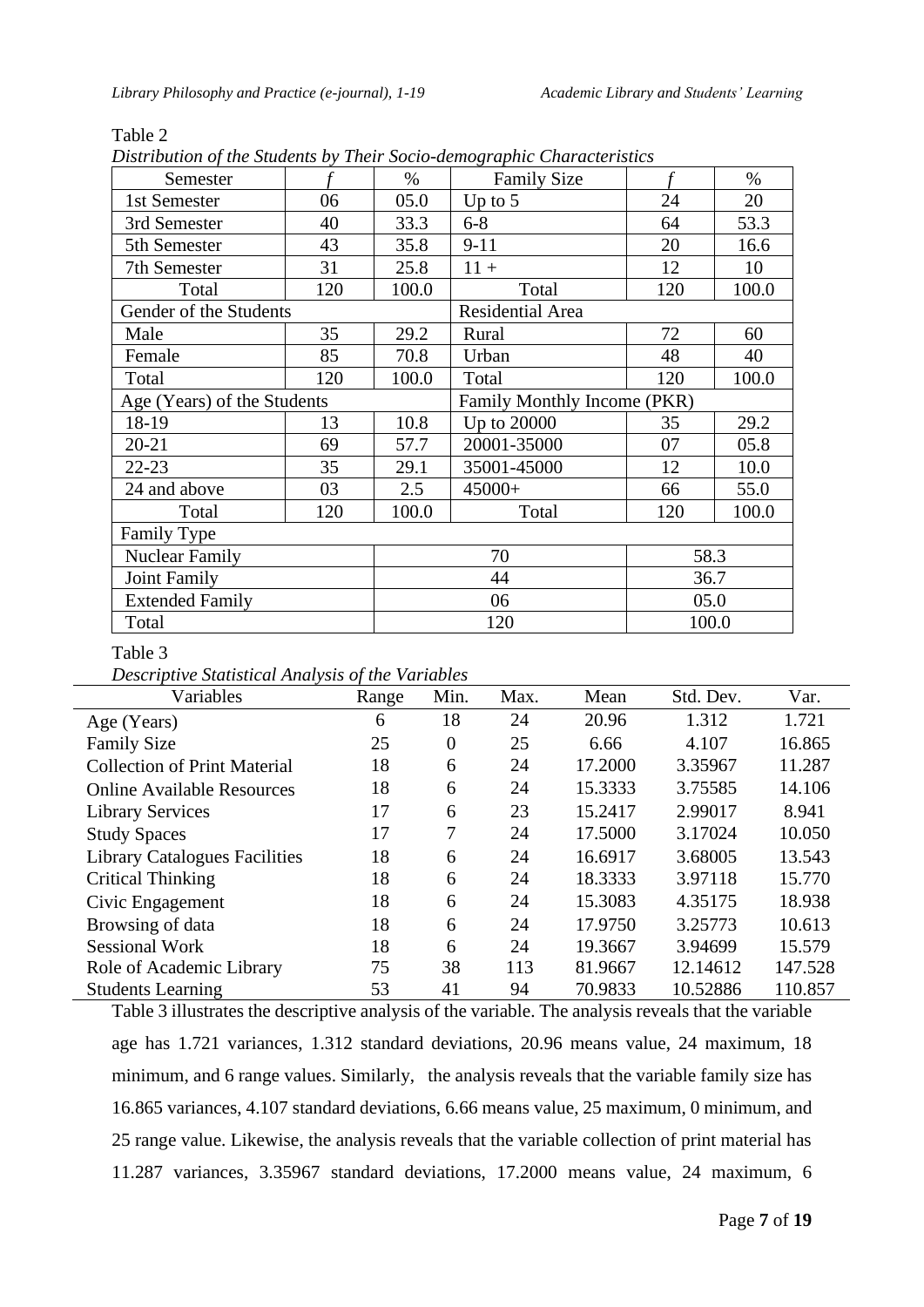minimum, and 18 range values. In the same fashion, the analysis reveals that the variable online available resources have 14.106 variances, 3.75585 standard deviations, 15.4444 means value, 24 maximum, 6 minimum, and 18 range value. In the same way, the analysis reveals that the variable library services have 8.941 variances, 2.99017 standard deviations, 15.2417 means value, 23 maximum, 6 minimum, and 17 range value. However, the analysis reveals that the variable study spaces have 10.050 variances, 3.17024 standard deviations, 17.5000 means value, 24 maximum, 7 minimum, and 17 range value. Similarly, the analysis reveals that the variable library catalogs facilities have 13.543 variances, 3.68005 standard deviations, 16.6917 means value, 24 maximum, 6 minimum, and 18 range values. In the same fashion, the analysis reveals that the variable critical thinking has 15.770 variances, 3.97118 standard deviations, 18.3333 means value, 24 maximum, 6 minimum, and 18 range values. Likewise, the analysis reveals that the variable civic engagement has 18.938 variances, 4.35175 standard deviations, 15.3083 means values, 24 maximum, 6 minimum, and 18 range values. In the same way, the analysis reveals that the variable browsing of data has 10.613 variances, 3.25773 standard deviations, 17.9750 means value, 24 maximum, 6 minimum, and 18 range value. However, the analysis reveals that the variable sessional work has 15.579 variances, 3.94699 standard deviations, 19.3667 means value, 24 maximum, 6 minimum, and 18 range values. Similarly, the analysis reveals that the variable role of the academic library has 147.5328 variances, 12.14612 standard deviations, 81.9667 means value, 113 maximum, 38 minimum, and 75 range value. In the same fashion, the analysis reveals that the variable students learning has 110.857 variances, 10.52886 standard deviations, 70.9833 means value, 94 maximum, 41 minimum, and 53 range value.

Table 4

*Pearson Correlation Statistical Test between the Variables* 

| Var.        | COPM | ONAR | LISE      | <b>STSP</b>               | $\mathop{\rm LICF}\nolimits$              |
|-------------|------|------|-----------|---------------------------|-------------------------------------------|
| <b>COPM</b> |      | .157 | **        | $.261***$                 | $.453**$                                  |
| ONAR        |      |      | $.484***$ | $.202^{*}$<br>$.502^{**}$ | $.244^{**}$<br>$.639^{**}$<br>$.627^{**}$ |
| LISE        |      |      |           |                           |                                           |
| <b>STSP</b> |      |      |           |                           |                                           |
| <b>LICF</b> |      |      |           |                           |                                           |

Table 4 presents Pearson correlation statistical analysis of the variable. The analysis depicts that there is a weak positive correlation of the collection of print material with online available resources ( $r=157$ ) and study spaces ( $r=261$ ). However, there is a moderate positive correlation between a collection of print material and library services. Similarly, the analysis depicts that there is a weak positive correlation of online available resources with study spaces (r=.202 and library services (r=.244). however there is a moderate positive correlation between online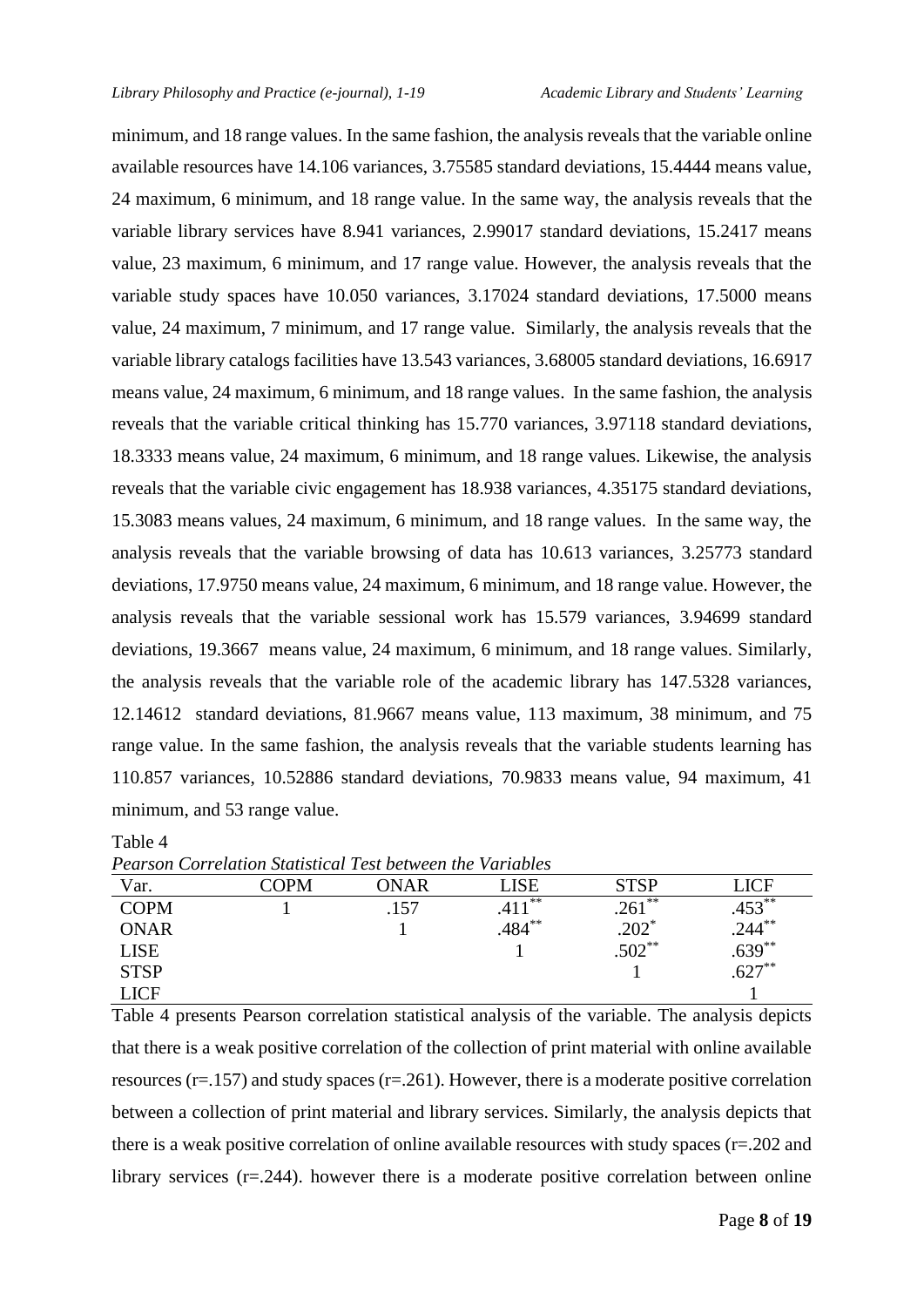available resources and library services  $(r=484)$  In the same fashion, the analysis depicts that there is a moderate positive correlation of library services with study spaces  $(r=.502)$  and library catalog facilities (r=.639) likewise, the analysis depict that there is a moderate positive correlation between study spaces and library catalog facilities (r=.627)

|             | <b>Pearson Correlation Statistical Test between the Variables</b> |         |             |             |
|-------------|-------------------------------------------------------------------|---------|-------------|-------------|
| Var.        | CRTH                                                              | TIEN    | <b>BROD</b> | SEWO        |
| <b>CRTH</b> |                                                                   | $.188*$ | $.453***$   | $.378^{**}$ |
| CIEN        |                                                                   |         | $.229*$     | .033        |
| <b>BROD</b> |                                                                   |         |             | $.477***$   |
| <b>SEWO</b> |                                                                   |         |             |             |

Table 5 points out that the analysis depicts that there is a moderate positive correlation between critical thinking and browsing of data ( $r=453$ ) and sessional work ( $r=378$ ). However, there is a weak positive correlation between critical thinking. Similarly, the analysis depicts that there is a weak positive correlation between civic engagement with browsing of data  $(r=.229)$  and sessional work  $(r=0.33)$ . In the same way, the analysis depicts that there is a moderate positive correlation between browsing of data with sessional work  $(r=477)$ 

#### Table 6

Table 5

| Multiple Regression Analysis Predicting Students' Learning at University Level (Standard |  |  |  |  |
|------------------------------------------------------------------------------------------|--|--|--|--|
| <b>Errors and Parameter Estimates</b> )                                                  |  |  |  |  |

|                     | Unstandardized<br>Coefficients                                                       |            | Standardized |       |      |  |  |  |
|---------------------|--------------------------------------------------------------------------------------|------------|--------------|-------|------|--|--|--|
| Predictors          |                                                                                      |            | Coefficients | t     | Sig. |  |  |  |
|                     | B                                                                                    | Std. Error | Beta         |       |      |  |  |  |
| Age (Years)         | 1.446                                                                                | .594       | .180         | 2.436 | .016 |  |  |  |
| <b>Study Spaces</b> | .966                                                                                 | .313       | .291         | 3.088 | .003 |  |  |  |
| Library             | .979                                                                                 | .271       | .342         | 3.605 | .000 |  |  |  |
| Catalogues          |                                                                                      |            |              |       |      |  |  |  |
| Facilities          |                                                                                      |            |              |       |      |  |  |  |
| (Constant)          | 7.443                                                                                | 12.931     |              | .576  | .566 |  |  |  |
|                     | R=.615, R Square=.378, Adjusted R Square= .362, Std. Error of the Estimate= 8.40794, |            |              |       |      |  |  |  |
|                     | Sum of Square= 499.535, df=3, F=23.536, Sig.=.000                                    |            |              |       |      |  |  |  |

Table 6 indicates the multiple regression analysis that predicts students learning at the university level. The analysis reveals that age, study spaces, and library catalog facilities have favorable significant acts on student learning at the university level. The hypothesis has been confirmed with p-values less than 0.05. Hence, it is argued that study spaces and library catalog facilities have favorable effects on students' learning at the university level by controlling the age of students.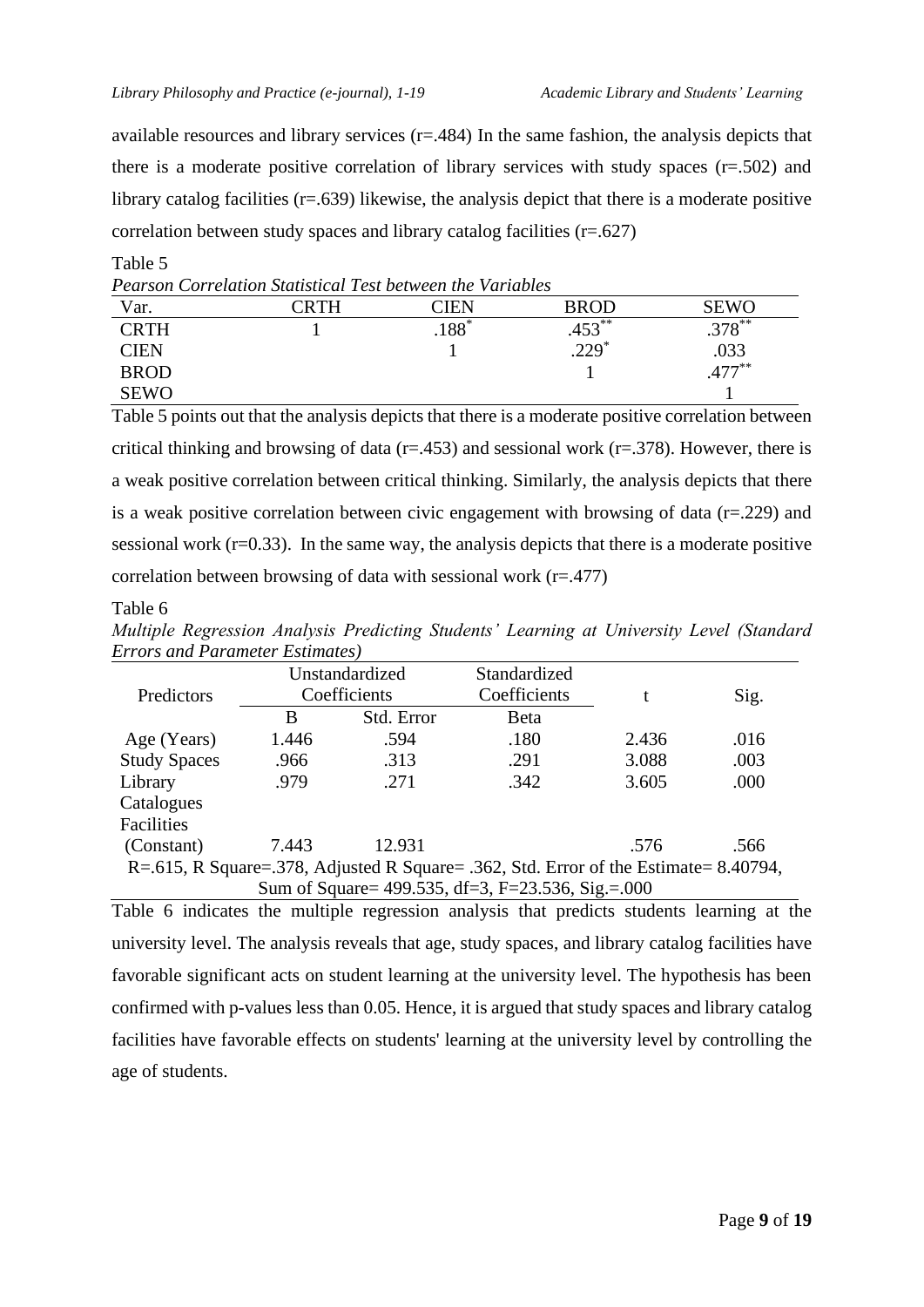

*Figure 1: Showing Histogram* 

#### **DISCUSSION**

The study findings are aligned with the study findings that print material is more beneficial for students (Perkins, 2020). Similarly, the results are similar to the study concluded that library provides new arrival displayed (Shoaib et al., 2021f). Likewise, the present results are also similar to the result of the study on the availability of periodicals are available at the academic library (Crawford et al., 2020). The study findings report that the collection of print material has favorable effects on students' critical thinking (Hall et al., 2021). Therefore, academic libraries have also to compile print and online resources to facilitate the students for their academic activity. Similarly, the primary data asserts that an online available resource has positive effects on civic engagement. Likewise, the crux of the study shows that a library service has a significant contribution to on browsing of data (Cirelli and Long, 2020). In the same way, it is worth mentioning to state that libraries have online resources as well as online databases (Ahmad et al., 2021b; Ali et al., 2021c). In the same fashion, the summary of the main argument highlighted that study spaces have been affecting and enhancing sessional work. It is pertinent to here mention that library catalogs facilities have also been provided to the students. However, libraries facilitate students with reading material on the student's demand (Shoaib et al., 2021f). In the same way, these libraries provide a comfortable zone to students for their academic purpose. However, the study findings are aligned with the study findings that the collection of print material affects the students' learning (Ali et al., 2021b). Similarly, the results are similar to the study that concluded that academic libraries improve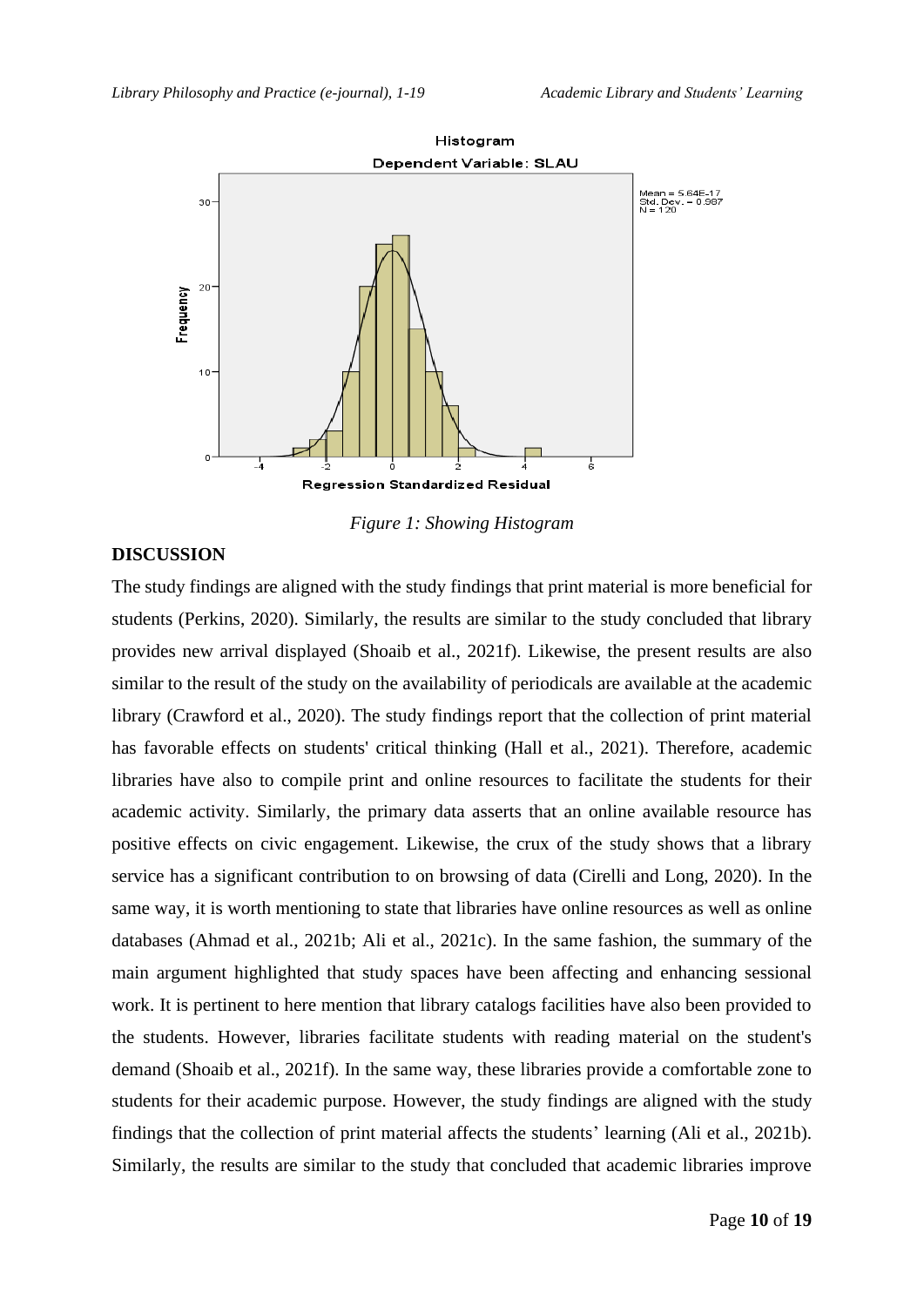students' learning (Ahmad et al., 2021c). Likewise, the present result is similar to the results of the study that online resources in the academic library are helpful for students learning (Shoaib, 2021).

The primary data analysis indicates that libraries help to improve critical thinking and selfreflection of the library users and students as well. Similarly, academic libraries have also to compile civic engagement and browsing of data to facilitate the students for academic activity. However, in Pakistan academic libraries have also been affecting students' order skills and critical thinking (Shoaib et al., 2021a). These libraries provide print material to library users for their academic purpose. The key findings of the study revealed that libraries help to improve students' participation in daily activities. Similarly, academic libraries have also to compile civic engagement and browsing of data to facilitate the students for creating assignments on social work. However, in Pakistan academic libraries have also been affecting students' participation and other co-curricular activities. The study findings report that academic libraries help to improve students browsing of data for exam preparation. Similarly, academic libraries have also provided online available resources for students learning and helped to find data for assignments (Shoaib et al., 2021h; Shoaib et al., 2021g). However, in Pakistan academic libraries have also been affecting students learning to browse data. These libraries provide online periodicals to library users for their academic purpose. The primary data analysis points out that libraries help to improve sessional work by providing academic library services. Similarly, academic libraries have also to compile civic engagement and browsing of data to facilitate the students for their sessional work. However, in Pakistan, academic libraries have also been affecting students learning to complete sessional work like quizzes and assignments (Shoaib et al., 2021f).

#### **CONCLUSION**

The study concludes that role of the academic library has a favorable significant effect on students learning. The study also summarized that the academic library has been playing a vital role to facilitate university students. They are provided with different resources and data available along with different databases. Therefore, university students have been utilizing these learning resources for academic activities to enhance their critical thinking, browsing of data, sessional work, and civic engagement. Hence, the overall conclusion that we reached out that that study spaces and library catalog facilities have favorable effects on students' learning at the university level by controlling the age of students.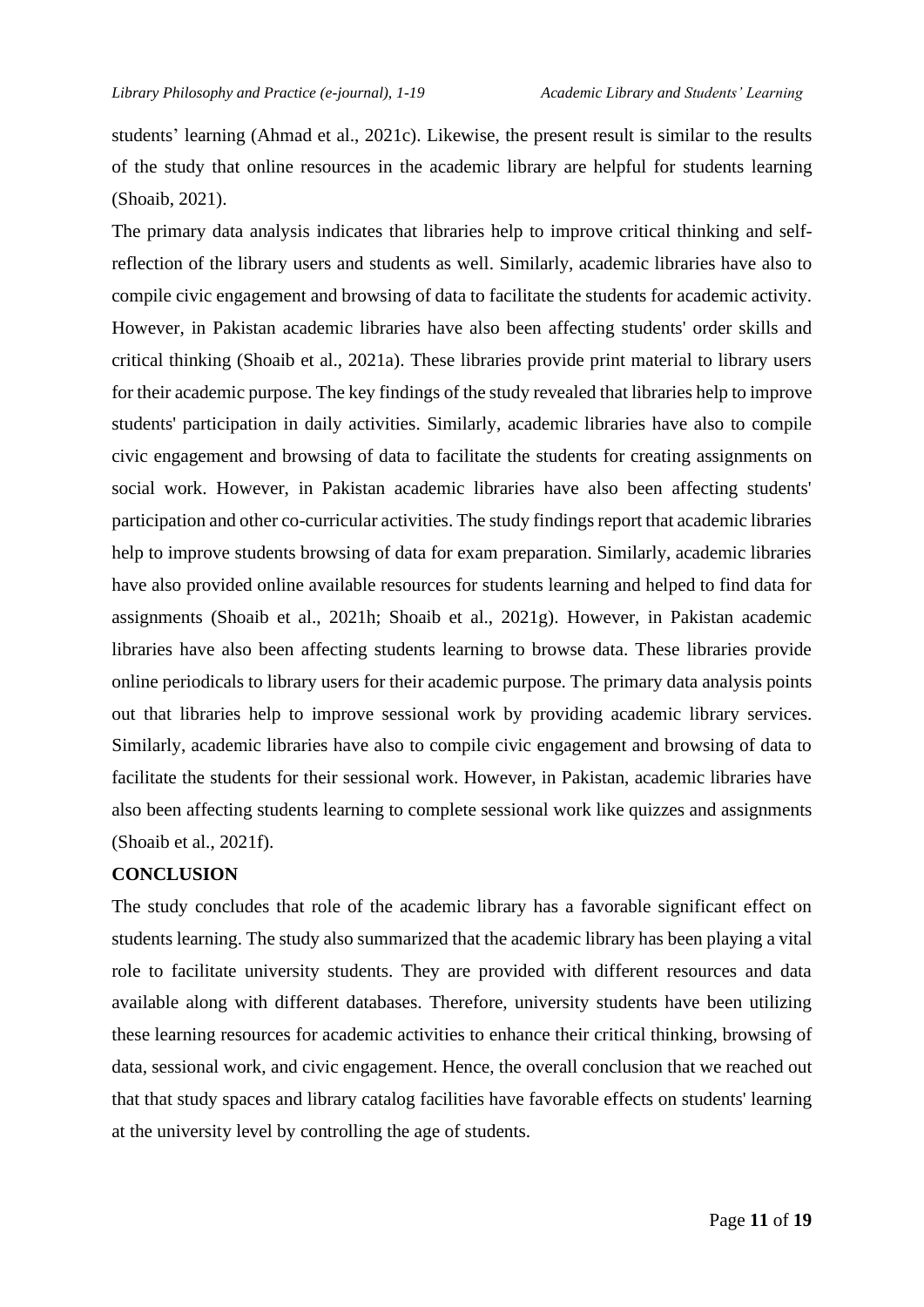#### **Research Implications**

This research provides insights on the issue of academic libraries and the learning issue of the students. This research document will become part of existing body literature in the field of sociology of education and information sciences.

#### **Future Research**

Future research may be conducted by using Mixed Method Research (MMR) approach to examine the same nature of the study. Similarly, in future research different variables and themes on the role of academic library and student learning at the university level may be used to analyze the phenomena. Advanced statistical analysis may be employed to draw a conclusion and the best utilization of the available data.

#### **Limitations of the Study**

This research has been limited to quantitative study design and has been conducted in one university only. Similarly, only a few variables have been extracted from a review of literature on the subject.

#### **Acknowledgement**

This article has been extracted from the field work report submitted to Department of Sociology, University of Gujrat, Gujrat, Pakistan under the supervision of corresponding author i.e., Dr. Muhammad Shoaib.

#### **References**

Abdullah F and Shoaib M (2021) Psychosocial impacts of COVID-19 pandemic: a crosssectional study of Mirpur, Pakistan. *International Review of Sociology* 31(3): 1-17.

Adams AL (2020) Online Teaching Resources. *Public Services Quarterly* 16(3): 172-178.

Adeoye AA, Oladokun TA and Opalere E (2020) Readiness for Digital Reference Services: A Survey of Libraries in Ibadan Metropolis, Nigeria. *International Information & Library Review*. DOI: 10.1080/10572317.2020.1841526. 1-9.

Adeyemi IO (2021) Influence of Covid-19 Lockdown on Reading Habit of Nigerians: A Case Study of Lagos State Inhabitants. *Reading & Writing Quarterly* 37(2): 157-168.

- Ahmad A, Shoaib M and Abdullah F (2021a) COVID-19 black swan and personal protective equipment (PPE) in Pakistan. *Health Education*. 1-9.
- Ahmad J, Ahmad A, Shoaib M, et al. (2021b) Public Library Online Information Resources to Library Patrons during COVID-19 Pandemic: A Case of Higher Education Institutions. *Library Philosophy and Practice*. 1-14.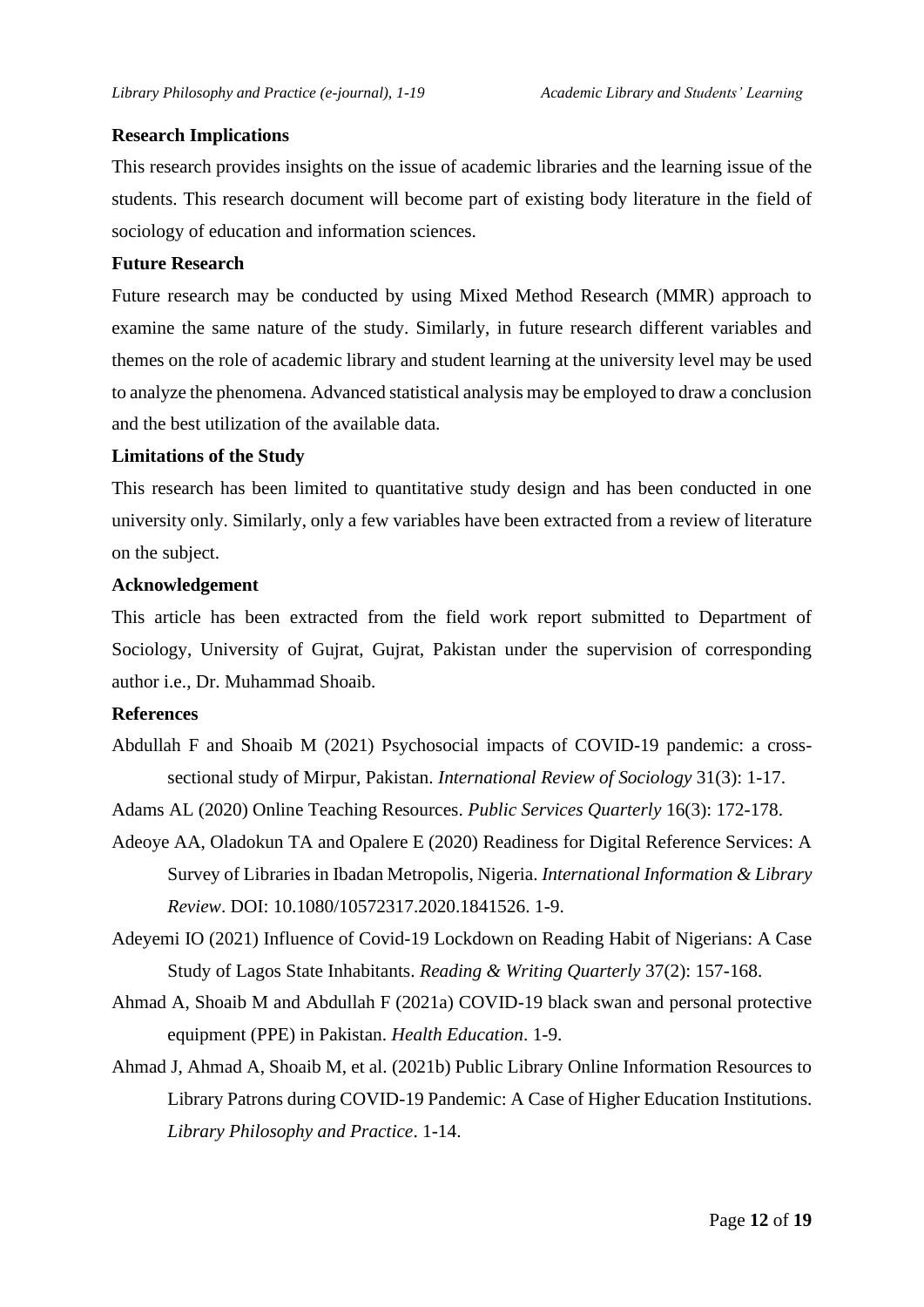- Ahmad J, Shoaib M and Shaukat B (2021c) Academic Library Resources and Services at Higher Education Institutions during COVID-19 Pandemic: A Case of Students' Satisfaction. *Library Philosophy and Practice*. 1-17.
- Al‐Fadhli S and Khalfan A (2009) Developing critical thinking in e‐learning environment: Kuwait University as a case study. *Assessment & Evaluation in Higher Education* 34(5): 529-536.
- Ali N, Shoaib M and Abdullah F (2021a) Trends of Research Visualization of Digital Collections and Resources in Academic Libraries from 2001 to 2020: A Bibliometric Analysis. *Library Philosophy and Practice*. 1-25.
- Ali N, Shoaib M and Abdullah F (2022) Information literacy and research support services in academic libraries: A bibliometric analysis from 2001 to 2020. *Journal of Information Science*. DOI: https://doi.org/10.1177/01655515211068169. 1-14.
- Ali N, Shoaib M and Asad DIH (2021b) Research is a Scientific Capital: The Role of University Libraries in Higher Education Institutions. *Library Philosophy and Practice* 1-18.
- Ali N, Shoaib M and Syed K (2021c) Steady ship: Digital, online, and e-libraries (1971–2020). *Journal of Information Science*. 1-15.
- Anwar B, Shoaib M and Javed S (2013) Women's autonomy and their role in decision making at household level: a case of rural Sialkot, Pakistan. *World Applied Sciences Journal* 23(1): 129-136.
- Ayık K and Yılmaz M (2021) Cataloging Consistency in Access Points: Academic Libraries of Turkey. *Cataloging & Classification Quarterly* 59(4): 378-398.
- Azonobi IN, Uwaifo SO and Tella A (2020) Determinants of Postgraduates' Use of Electronic Information Resources in Federal Universities in Southern Nigeria. *International Information & Library Review*. DOI: 10.1080/10572317.2020.1783629. 1-14.
- Bao W (2020) COVID-19 and online teaching in higher education: A case study of Peking University. *Human Behavior and Emerging Technologies* 2(2): 113-115.
- Cirelli MC and Long BA (2020) Doing Away with "Database:" Exploring Medical Library Website Design. *Journal of Electronic Resources in Medical Libraries* 17(3-4): 77-91.
- Crawford J, Butler-Henderson K, Rudolph J, et al. (2020) COVID-19: 20 countries' higher education intra-period digital pedagogy responses. *Journal of Applied Learning & Teaching* 3(1): 1-20.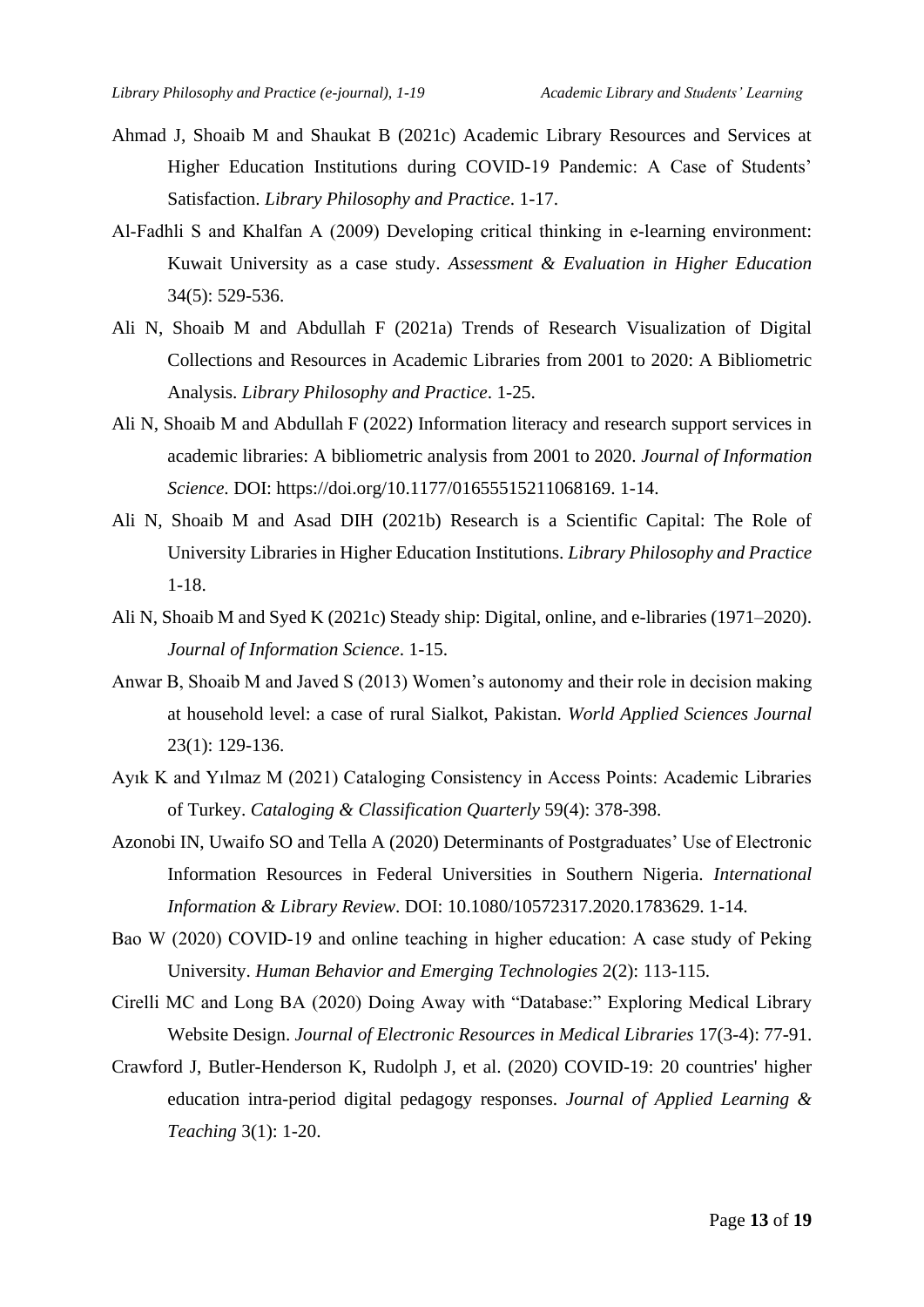- Edmunds J and Enriquez A (2020) Increasing Visibility of Open Access Materials in a Library Catalog: Case Study at a Large Academic Research Library. *Journal of Library Metadata* 20(2-3): 127-154.
- Gaetjens S (2020) Dismal Results from a Print Periodical Usage Study. *The Serials Librarian* 79(1-2): 148-152.
- Gould EM and Brett K (2020) A Tale of Two Universities: Electronic Resources Troubleshooting Comparisons. *The Serials Librarian*. DOI: 10.1080/0361526X.2020.1760184. 1-8.
- Hall DMH, Miller SE and Tice CJ (2021) Understanding and Assessing Critical Thinking: A National Survey of Social Work Educators' Perceptions. *Journal of Social Work Education* 57(2): 226-238.
- Herie M (2005) Theoretical Perspectives in Online Pedagogy. *Journal of Technology in Human Services* 23(1-2): 29-52.
- Ho J (2020) The Roles of Cataloging vs. Non-Cataloging Librarians and Staff in Non-MARC Metadata-Related Workflows: A Survey of Academic Libraries in the United States. *Cataloging & Classification Quarterly* 58(8): 728-768.
- Ihejirika KT, Goulding A and Calvert P (2021) Rethinking Academic Library Use of Social Media for Marketing: Management Strategies for Sustainable User Engagement. *Journal of Library Administration* 61(1): 58-85.
- Jansen A (2021) A case study of a popular titles collection circulation at a regional campus undergraduate library. *Public Services Quarterly* 17(3): 166-176.
- Kim PDYK (2020) Think Christianly, Think Critically: Faith-Learning Integration, Critical Thinking, and Perceived Importance of Worldview Development among Students in Christian Higher Education. *Religion & Education* 47(3): 273-299.
- Leest B and Wolbers MHJ (2021) Critical thinking, creativity and study results as predictors of selection for and successful completion of excellence programmes in Dutch higher education institutions. *European Journal of Higher Education* 11(1): 29-43.
- Nance A (2021) Miami University Libraries Copyright Webinar Series. *Music Reference Services Quarterly*. DOI: 10.1080/10588167.2020.1864173. 1-3.
- Naseer A, Shoaib M, Ali N, et al. (2021a) Research Visualization of Different Treatment Modalities to Treat COVID-19 Infection: Bibliometric Analysis of PubMed Database. *Library Philosophy and Practice* 5891: 1-17.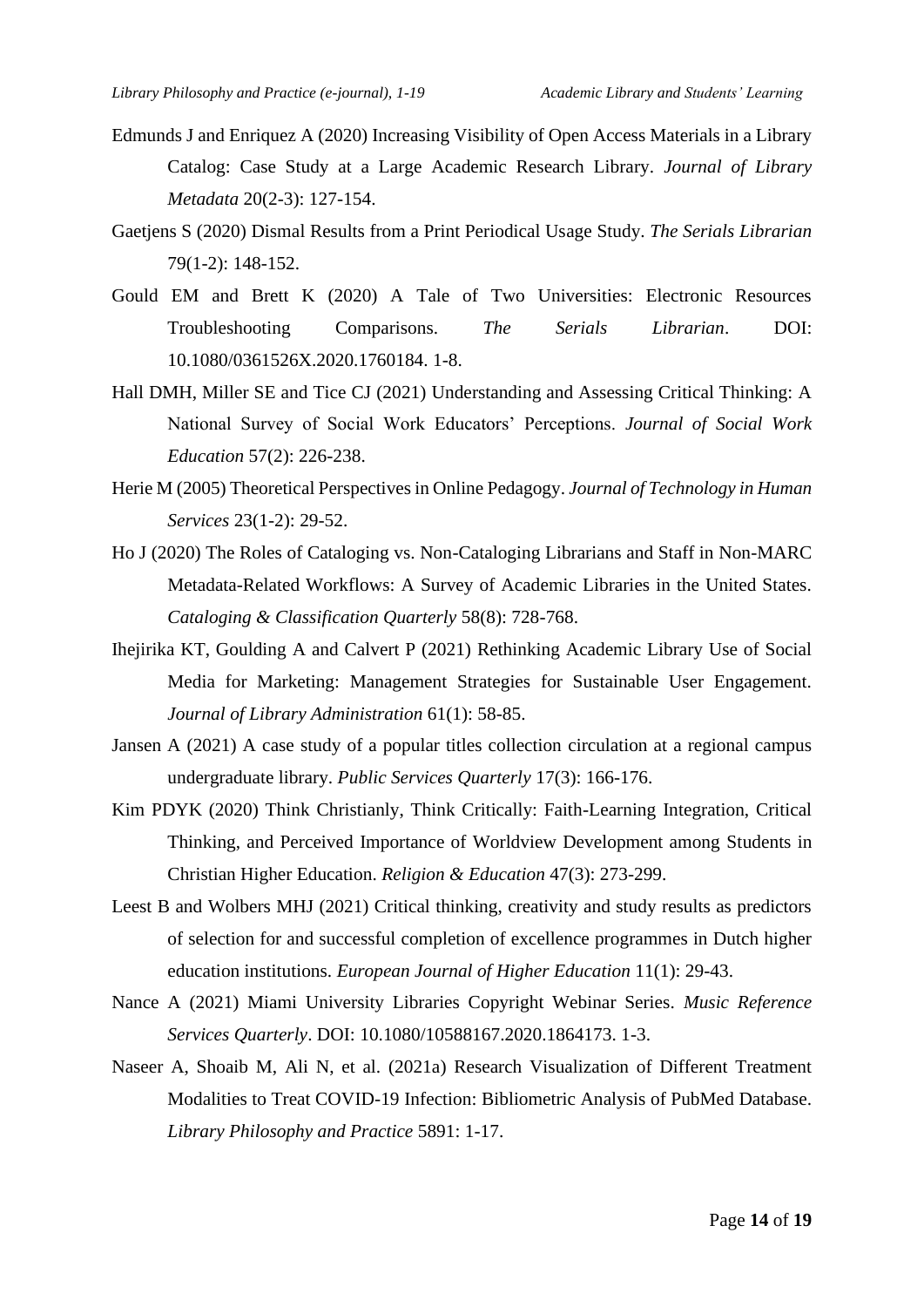- Naseer A, Shoaib M, Ali N, et al. (2021b) Trend of Research Visualization of COVID-19 Complications in PubMed Database Using Scientometric Analysis from 2020 to March 20, 2021. *Library Philosophy and Practice* 5731: 1-17.
- Odonnell P and Anderson L (2021) The University Library: Places for Possibility. *New Review of Academic Librarianship*. DOI: 10.1080/13614533.2021.1906718. 1-18.
- Palmer M (2021) Study of Future Public Library Trends & Best Practices. *Public Library Quarterly*. DOI: 10.1080/01616846.2020.1868224. 1-25.
- Perkins CR (2020) From South Asian Print to the Digital Archive: The Quest for Access and Sustainability. *South Asia: Journal of South Asian Studies* 43(3): 554-570.
- Regehr C and Goel V (2020) Managing COVID-19 in a Large Urban Research-Intensive University. *Journal of Loss and Trauma* 25(6-7): 523-539.
- Shoaib M (2021) *Sociological Analysis of Teachers Perspectives on Students Academic Performance in Higher Education in the Punjab*. International Islamic University Islamabad, Central Library.
- Shoaib M and Abdullah F (2020) Risk Reduction of COVID-19 Pandemic in Pakistan. *Social Work in Public Health* 35(7): 557-568.
- Shoaib M and Abdullah F (2021) COVID-19 backlash: psycho-social impacts of outbreak in Pakistan. *Health Education* 121(3): 265-274.
- Shoaib M, Abdullah F and Ali N (2020) Library Resources and Research Environment in Higher Education Institutions: Students' Satisfaction. *Library Philosophy and Practice*. 1-18.
- Shoaib M, Abdullah F and Ali N (2021a) A Research Visualization of Academic Learning Skills among Students in Higher Education Institutions: A Bibliometric Evidence from 1981 to 2020. *Library Philosophy and Practice* 5579: 1-34.
- Shoaib M, Ahmad A, Ali N, et al. (2021b) Trend of Research Visualization of Learning, Classroom, and Class Participation in Higher Education Institutions: A Bibliometric Analysis from 2001 to 2020. *Library Philosophy and Practice* 5743: 1-26.
- Shoaib M, Ali N, Anwar B, et al. (2021c) Research Visualization on Teaching, Language, Learning of English and Higher Education Institutions from 2011 to 2020: A Bibliometric Evidences *Library Philosophy and Practice* 5677: 1-27.
- Shoaib M, Ali N, Anwar B, et al. (2021d) Plotting the Literature on Learning Outcomes and Academic Performance in Higher Education from 2001 to 2020: A Scientometric Analysis. *Library Philosophy and Practice* 5919: 1-24.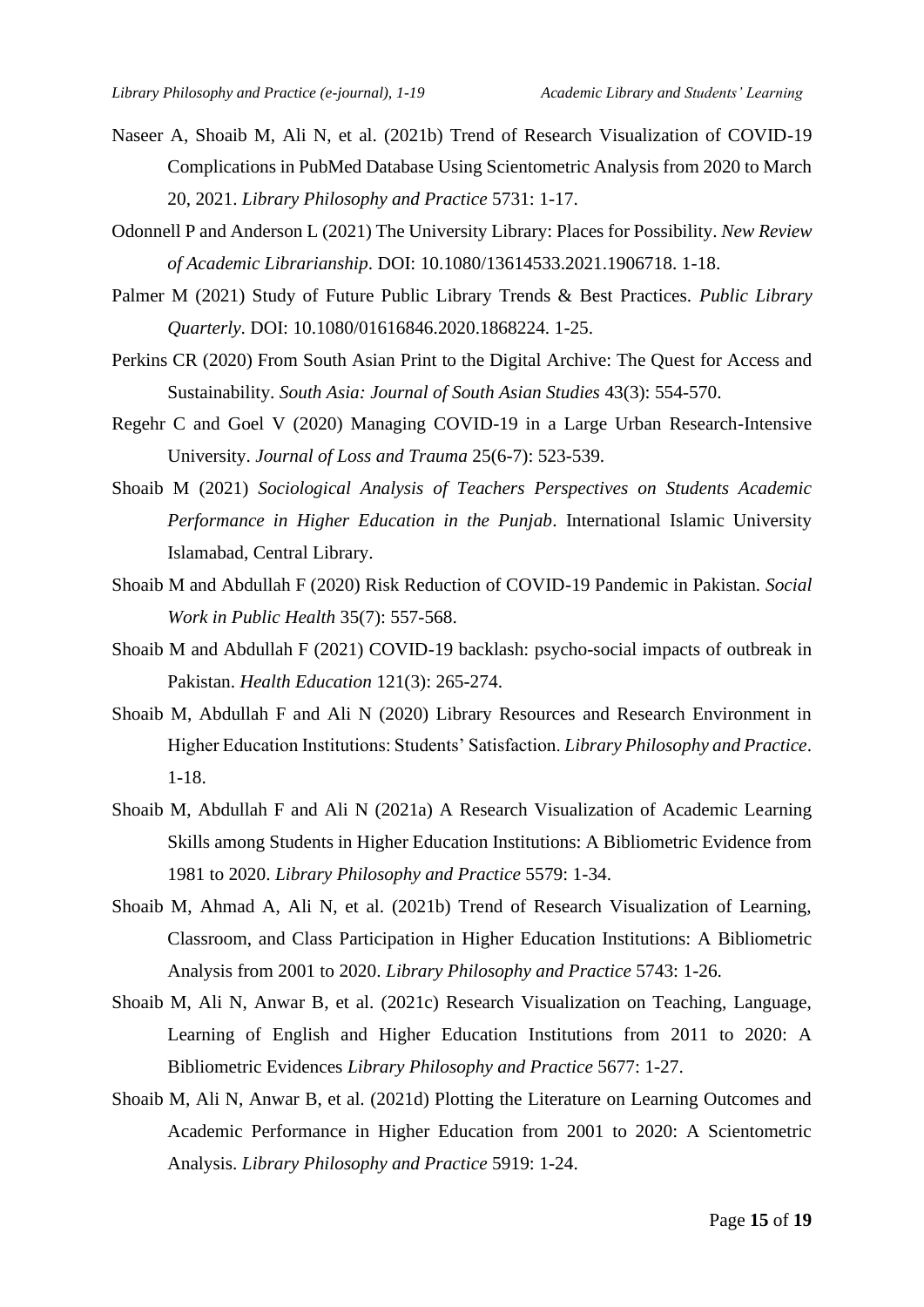- Shoaib M, Ali N and Naseer A (2021e) Plotting the Literature on Precautionary Measures of COVID-19: A Scientometric Analysis of Web of Science. *Library Philosophy and Practice* 5899: 1-20.
- Shoaib M, Ali R and Akbar A (2021f) Library Services and Facilities in Higher Education Institutions in Pakistan: Satisfaction of Patrons. *Library Philosophy and Practice*. 1-19.
- Shoaib M, Iqbal S and Tahira G (2021g) Digitalization of Academic Libraries in Higher Education Institutions during COVID-19 Pandemic. *Library Philosophy and Practice*. 1-15.
- Shoaib M, Khan MNA and Shaukat B (2012a) Democratic attitude and concept of justice: A case of Lahroe-Pakistan. *World Applied Sciences Journal* 20(3): 382-387.
- Shoaib M, Khan S and Abid S (2011a) Motivational Factors and Satisfaction Levels of Infertile Couples towards Spiritual Healing in Pakistan. *Middle-East Journal of Scientific Research* 10(2): 233-238.
- Shoaib M, Khan S and Ashraf A (2011b) Occupational Risk Factors Associated with Reproductive Health of Working Women: A Case Study of University of Gujrat. *Academic Research International* 1(2): 292.
- Shoaib M, Khan S and Khan MH (2011c) Family support and health status of elderly people: A case study of district gujrat, Pakistan. *Middle-East Journal of Scientific Research* 10(4): 519-525.
- Shoaib M, Latif B and Usmani F (2013) Economic contribution changes the decision-making of working women; A case of Bhimben District-AJK. *Middle-East Journal of Scientific Research* 16(5): 602-606.
- Shoaib M, Munir A, Masood M, et al. (2012b) Education as a Source of Child Health Care Practices: A Case of Mothers in Tehsil Kharian, Gujrat-Pakistan. *World Applied Sciences Journal* 19(5): 754-761.
- Shoaib M, Rasool D and Anwar D (2021h) Evaluating Research Support Facilities to University Students during COVID-19. *Library Philosophy and Practice* 4953(1): 1- 18.
- Shoaib M, Saeed Y and Cheema SN (2012c) Education and Women's Empowerment at Household Level: A Case Study of Women in Rural Chiniot, Pakistan. *Academic Research International* 2(1): 519-526.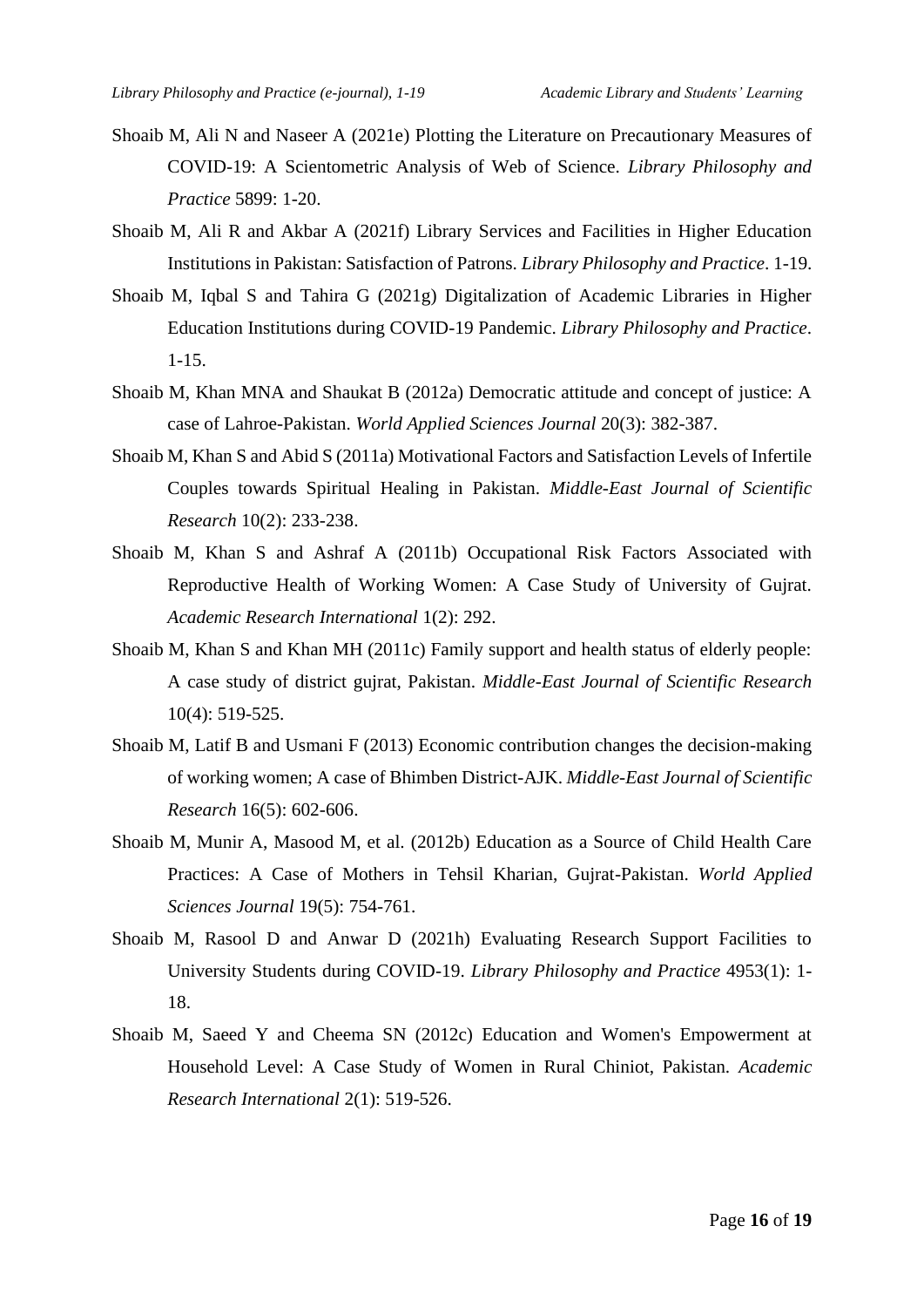- Shoaib M and Shah MR (2012) Perceptions towards terrorist activities in Pakistan: A case study of Maddrassa background students. *World Applied Sciences Journal* 19(9): 1284- 1288.
- Shoaib M and Ullah H (2019) Female and Male Students' Educational Performance in Tertiary Education in the Punjab, Pakistan. *Pakistan Journal of Social Issues* X(1): 83-100.
- Shoaib M and Ullah H (2021a) Classroom Environment, Teacher, and Girl Students' Learning Skills. *Education and Urban Society*. DOI: 10.1177/00131245211001908. 1-25.
- Shoaib M and Ullah H (2021b) Teachers' perspectives on factors of female students' outperformance and male students' underperformance in higher education. *International Journal of Educational Management* 35(3): 684-699.
- Singh S (2019) Teaching gender and hydro-diplomacy in South Asia: critical reflections. *International Feminist Journal of Politics* 21(1): 138-143.
- Stearns S, Revitt M and Leonard K (2020) Taking Shared Print to the Next Level: The Partnership for Shared Book Collections. *Journal of Library Administration* 60(7): 812- 820.
- Tubulingane BS (2021) University Library Services and Student Academic Performance. *International Journal of Library and Information Services (IJLIS)* 10(2): 1-17.
- Ullah H and Shoaib M (2021) Trend of Research Visualization of Sociology of Education from 2001 to 2020: A Bibliometric Analysis. *Library Philosophy and Practice*. 1-24.
- Wilkinson J and Breneman K (2020) Bridging the Digital and the Physical User Experience: Analysis of Academic Library Floor Plans. *Journal of Web Librarianship* 14(1-2): 28- 51.

Yamane T (1967) An Introductory Analysis of Statistics. New York: Harper and Row.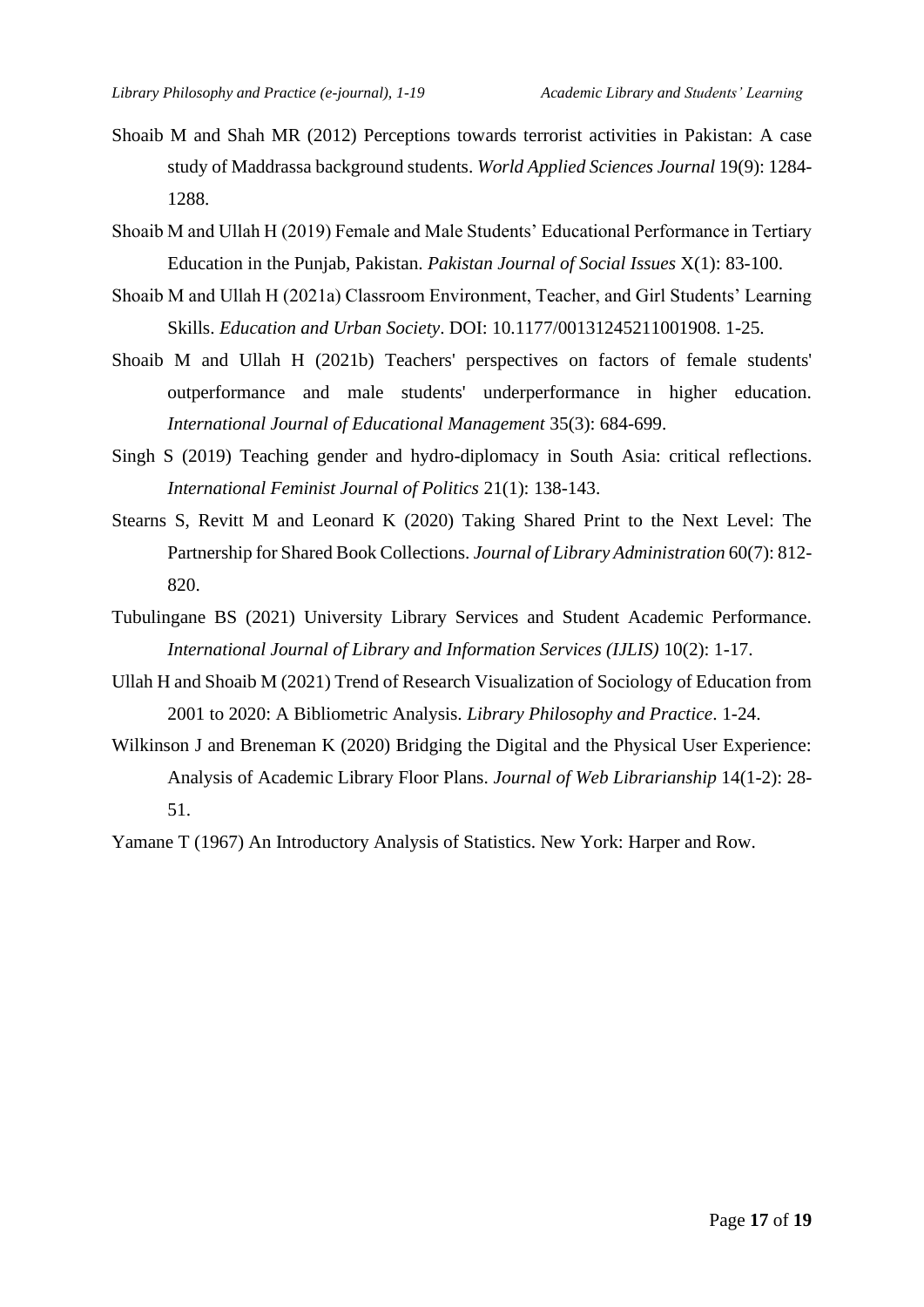#### *Appendix A*

## **Role of Academic Library and Students' Learning at University Level**

*(Questionnaire)*

**A) Identification of the Students**

i) Semester\_\_\_\_\_\_\_\_\_\_\_\_\_\_ ii) Program\_\_\_\_\_\_\_\_\_\_\_

iii) Subject\_\_\_\_\_\_\_\_\_ iv) Faculty\_\_\_\_\_\_\_\_\_\_

# **B) Socio-demographic Characteristic of the Respondents**

- a) Male b) Female
- Q2. Age (completed years)  $\_\_$
- Q3. Family type a) Nuclear b) Joint c) Extended
- Q4. Family size\_
- Q5. Family income (PKR)
- Q6. A residential area a) Rural b) Urban
- **C) Role of Academic Library**

## *Strongly Disagree=SD to Strongly Agree=SA*

| Sr.<br>No.               | Statement                                                 | <b>SD</b>    | D              | A              | <b>SA</b>      |  |  |  |  |
|--------------------------|-----------------------------------------------------------|--------------|----------------|----------------|----------------|--|--|--|--|
|                          | <b>C.1 Collection of Print Material</b>                   |              |                |                |                |  |  |  |  |
| $\mathbf{i}$             | Print material is more beneficial for students            | $\mathbf{1}$ | $\overline{2}$ | 3              | $\overline{4}$ |  |  |  |  |
| ii                       | The academic library provides books to students           | $\mathbf{1}$ | $\overline{2}$ | 3              | $\overline{4}$ |  |  |  |  |
| $\overline{iii}$         | Library provides new arrival displayed                    | $\mathbf{1}$ | $\overline{2}$ | 3              | $\overline{4}$ |  |  |  |  |
| iv                       | Library facilitate to students to provide articles        | $\mathbf{1}$ | $\overline{2}$ | 3              | $\overline{4}$ |  |  |  |  |
| $\mathbf{V}$             | Periodicals are available at an academic library          | $\mathbf{1}$ | $\overline{2}$ | 3              | $\overline{4}$ |  |  |  |  |
| vi                       | Newspapers are displayed in the reading section           | $\mathbf{1}$ | $\overline{2}$ | 3              | $\overline{4}$ |  |  |  |  |
|                          | <b>C.2 Online Available Resources</b>                     |              |                |                |                |  |  |  |  |
| $\mathbf{i}$             | Library provides you online books                         | $\mathbf{1}$ | $\overline{2}$ | 3              | 4              |  |  |  |  |
| $\overline{\textbf{ii}}$ | The library facilitates to provides online journals       | $\mathbf{1}$ | $\overline{2}$ | $\overline{3}$ | $\overline{4}$ |  |  |  |  |
| iii                      | Library provides you required online periodicals          | 1            | $\overline{2}$ | 3              | $\overline{4}$ |  |  |  |  |
| iv                       | Library facilitate referencing resources                  | $\mathbf{1}$ | $\overline{2}$ | $\overline{3}$ | $\overline{4}$ |  |  |  |  |
| $\mathbf V$              | Library provides you online newspaper                     | $\mathbf{1}$ | $\overline{2}$ | 3              | $\overline{4}$ |  |  |  |  |
| vi                       | The library has an online catalog facility                | $\mathbf{1}$ | $\overline{2}$ | 3              | $\overline{4}$ |  |  |  |  |
|                          | <b>C.3 Library Services</b>                               |              |                |                |                |  |  |  |  |
| $\mathbf{i}$             | Library provides you circulation services without delay   | $\mathbf{1}$ | $\overline{2}$ | 3              | $\overline{4}$ |  |  |  |  |
| $\mathbf{ii}$            | The library allows preordering the missing books          | $\mathbf{1}$ | $\overline{2}$ | 3              | $\overline{4}$ |  |  |  |  |
| iii                      | The library facilitates photocopying services             | $\mathbf{1}$ | $\overline{2}$ | 3              | $\overline{4}$ |  |  |  |  |
| iv                       | Library provides reading material for students on demand  | $\mathbf{1}$ | $\overline{2}$ | 3              | $\overline{4}$ |  |  |  |  |
| $\mathbf{V}$             | The library creates orientation sessions for students     | $\mathbf{1}$ | $\overline{2}$ | 3              | $\overline{4}$ |  |  |  |  |
| vi                       | Library provides you inter-library loan services          | $\mathbf{1}$ | $\overline{2}$ | 3              | $\overline{4}$ |  |  |  |  |
| <b>C.4 Study Spaces</b>  |                                                           |              |                |                |                |  |  |  |  |
| $\mathbf{i}$             | The library promotes gendered study space to students     | $\mathbf{1}$ | $\overline{2}$ | 3              | 4              |  |  |  |  |
| $\overline{\textbf{ii}}$ | The library allows studying during office hours           | $\mathbf{1}$ | $\overline{2}$ | 3              | 4              |  |  |  |  |
| iii                      | Library provides you discussion space                     | $\mathbf{1}$ | $\overline{2}$ | 3              | $\overline{4}$ |  |  |  |  |
| iv                       | Study spaces in the library are comfortable zone          | $\mathbf{1}$ | $\overline{2}$ | 3              | $\overline{4}$ |  |  |  |  |
| $\mathbf{V}$             | Library provides you distraction-free space               | $\mathbf{1}$ | $\overline{2}$ | 3              | $\overline{4}$ |  |  |  |  |
| vi                       | The library allows you to use your own electronic devices | $\mathbf{1}$ | $\overline{2}$ | 3              | $\overline{4}$ |  |  |  |  |